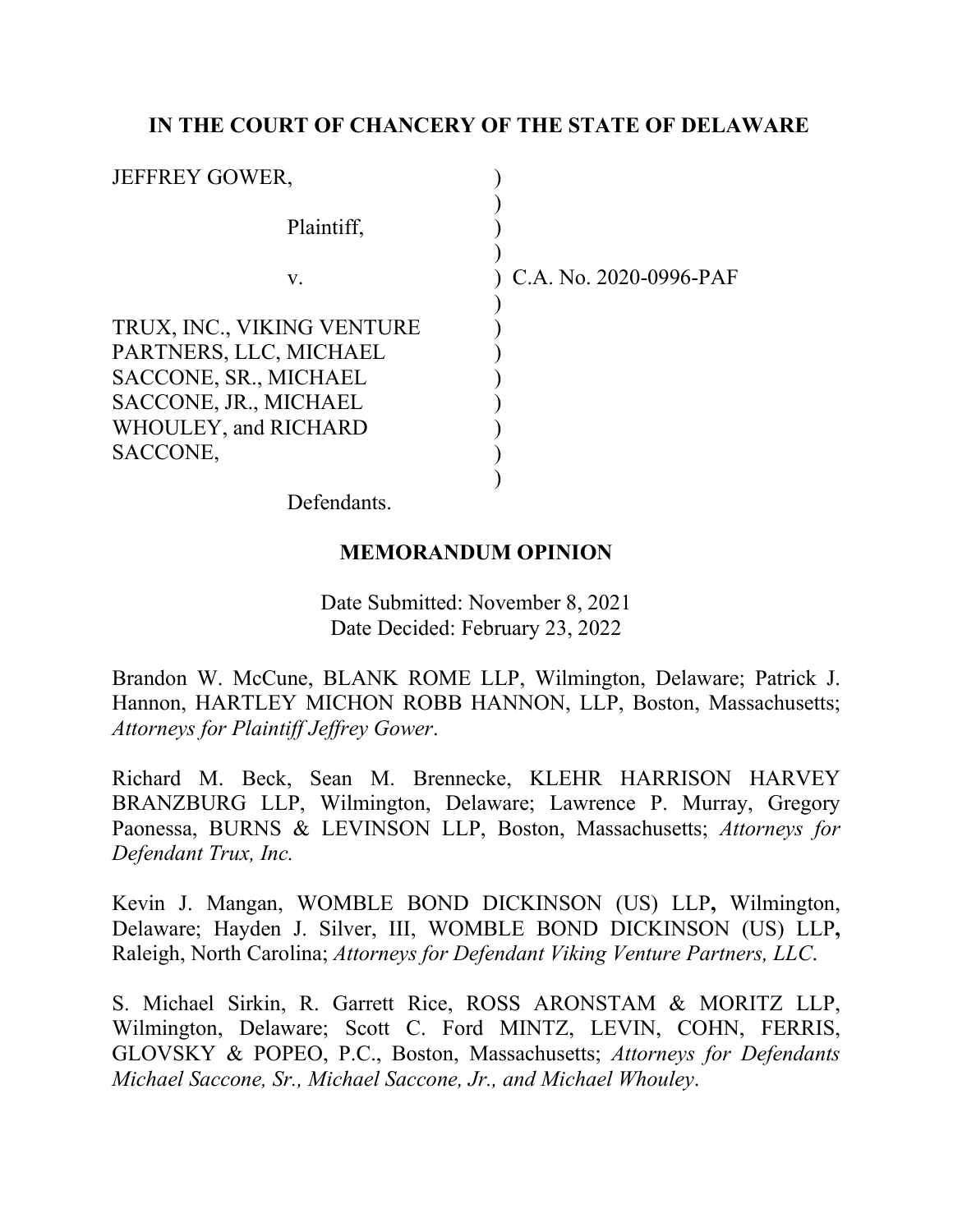Samuel T. Hirzel, Elizabeth A. DeFelice, HEYMAN ENERIO GATTUSO & HIRZEL LLP, Wilmington, Delaware; Kevin T. Peters, Michael D. Brier, GESMER UPDEGROVE LLP, Boston, Massachusetts; *Attorneys for Defendant and Counterclaim Plaintiff Richard Saccone*.

**FIORAVANTI, Vice Chancellor**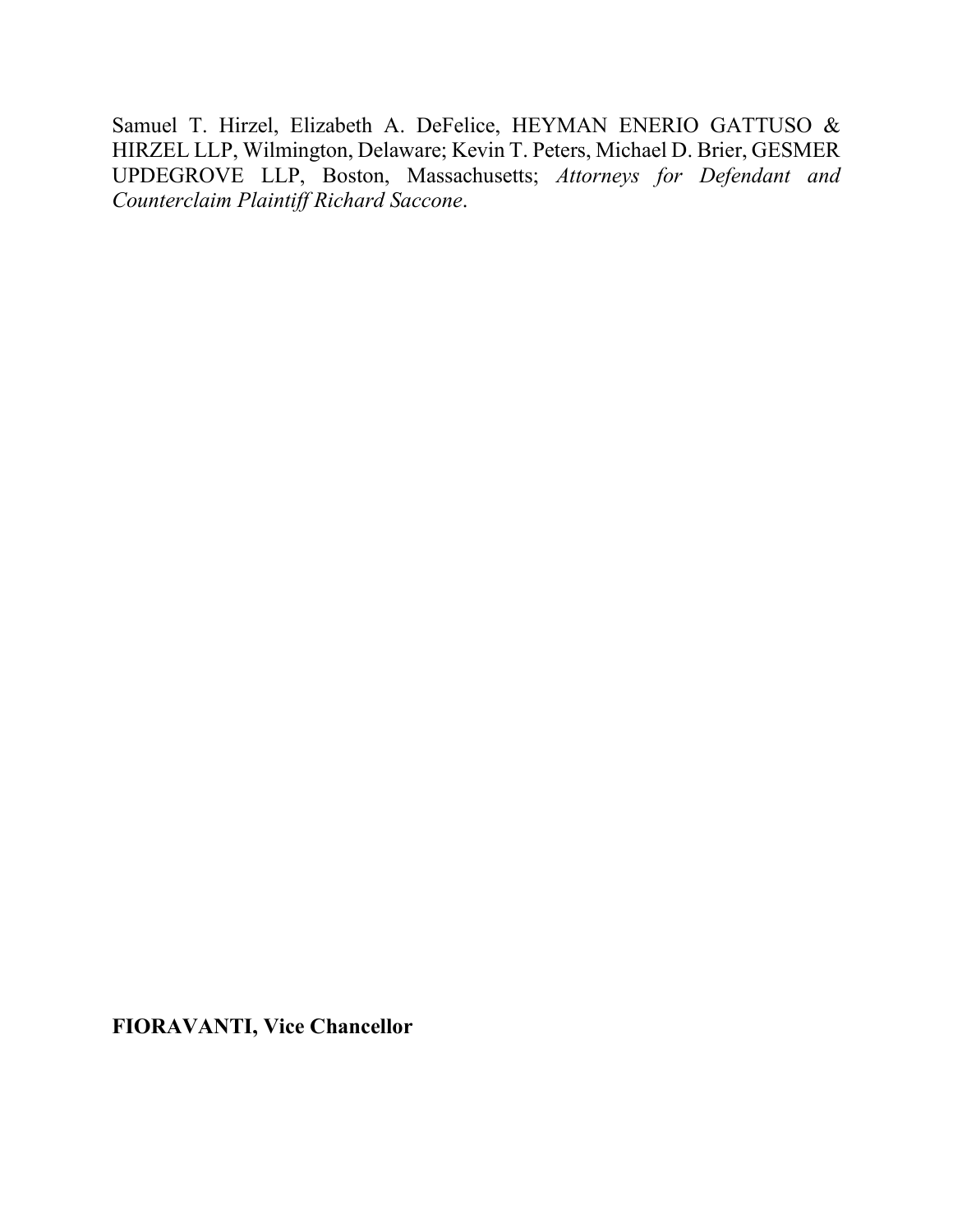This action concerns alleged breaches of an agreement among stockholders of Trux, Inc. ("Trux" or the "Company"). The agreement, defined below as the ROFR Agreement, prescribes a detailed process governing any proposed transfer of shares and provides rights of first refusal and co-sale rights. The plaintiff, Jeff Gower, alleges that three other Trux stockholders sold their shares to a fourth stockholder, Viking Venture Partners, LLC ("Viking"), in violation of the ROFR Agreement. His headline claim alleges the share sales were effected without providing Gower and other stockholders the requisite notice as required by the ROFR Agreement. Gower asserts claims for breach of contract and the implied covenant of good faith and fair dealing. Gower also seeks a declaratory judgment that the resulting breaches render the share transfers null and void under the express terms of the ROFR Agreement. All of the defendants, except one, have moved to dismiss the complaint in its entirety. This opinion denies the motions to dismiss the breach of contract and declaratory judgment claims, but grants the motions to dismiss the implied covenant claim.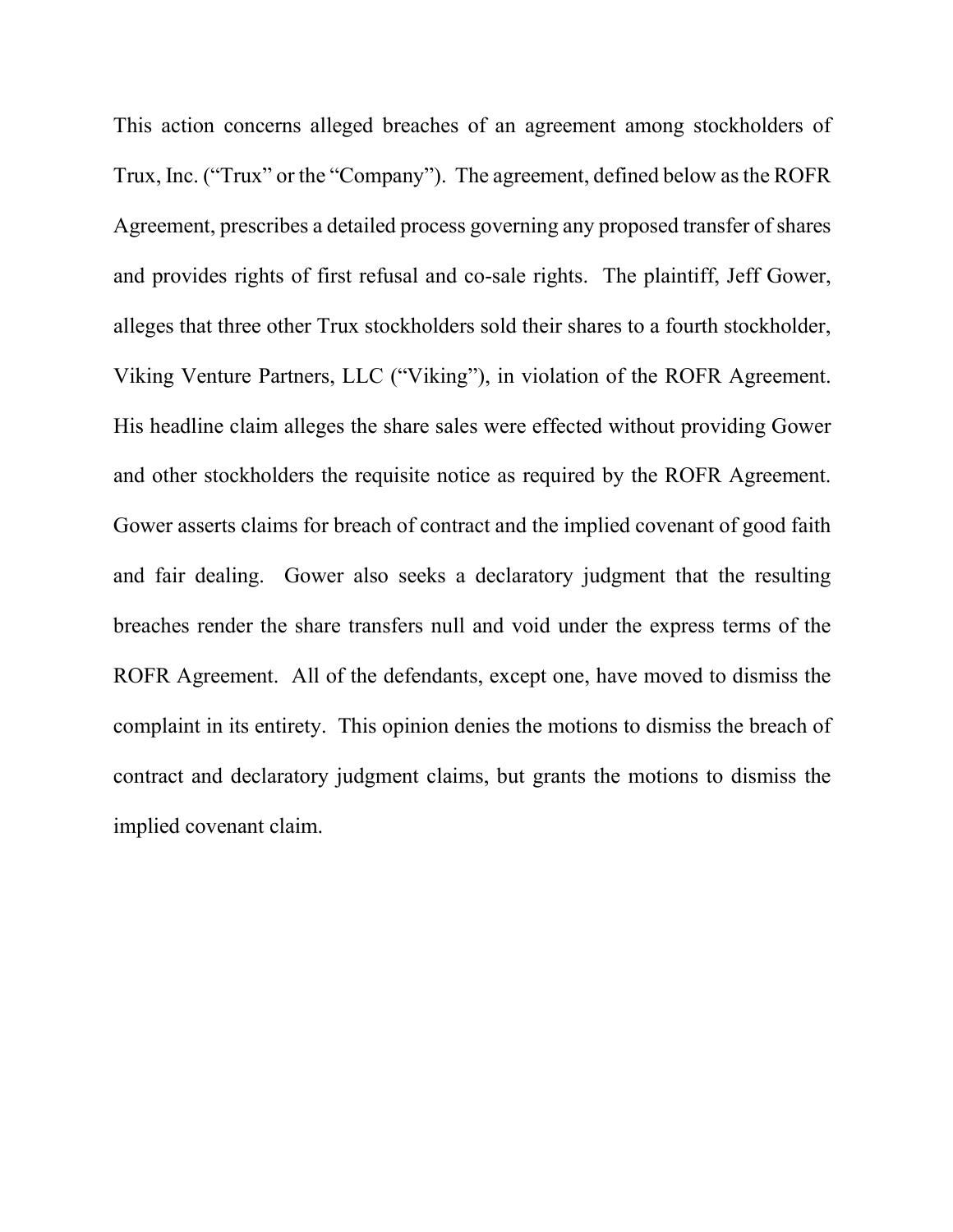### **I. BACKGROUND**

Unless otherwise specified, the facts recited in this Memorandum Opinion are drawn from the Amended Verified Complaint and documents integral thereto.<sup>1</sup>

### **A. The Parties**

Trux is a privately held Delaware corporation based in Waltham, Massachusetts.<sup>2</sup> It is a technology company that "facilitates trucking services in the construction industry."3 The other parties are or were stockholders of Trux at the times relevant to the claims in this case.

Gower served as Trux's Chief Executive Officer ("CEO") from January 2018 until he was terminated in January  $2020<sup>4</sup>$  According to the Company, Gower owned 809,994 shares at the time of the share transfers. 5

Defendants Michael Saccone, Sr., <sup>6</sup> Michael Saccone, Jr., and Michael Whouley owned approximately 19%, 7.5%, and 6.3%, respectively, of Trux's stock

 $1$  Exhibits attached to the Amended Verified Complaint ("Compl.") will be cited as "Ex."

 $2$  Compl.  $\P$  9.

 $3$  *Id.*  $\llbracket 16$ .

<sup>4</sup> *Id.* ¶¶ 17, 27.

 $5$  Ex. K.

<sup>6</sup> Michasel Saccone Sr. was also a member of Trux's board of directors (the "Board"). Compl. ¶ 11.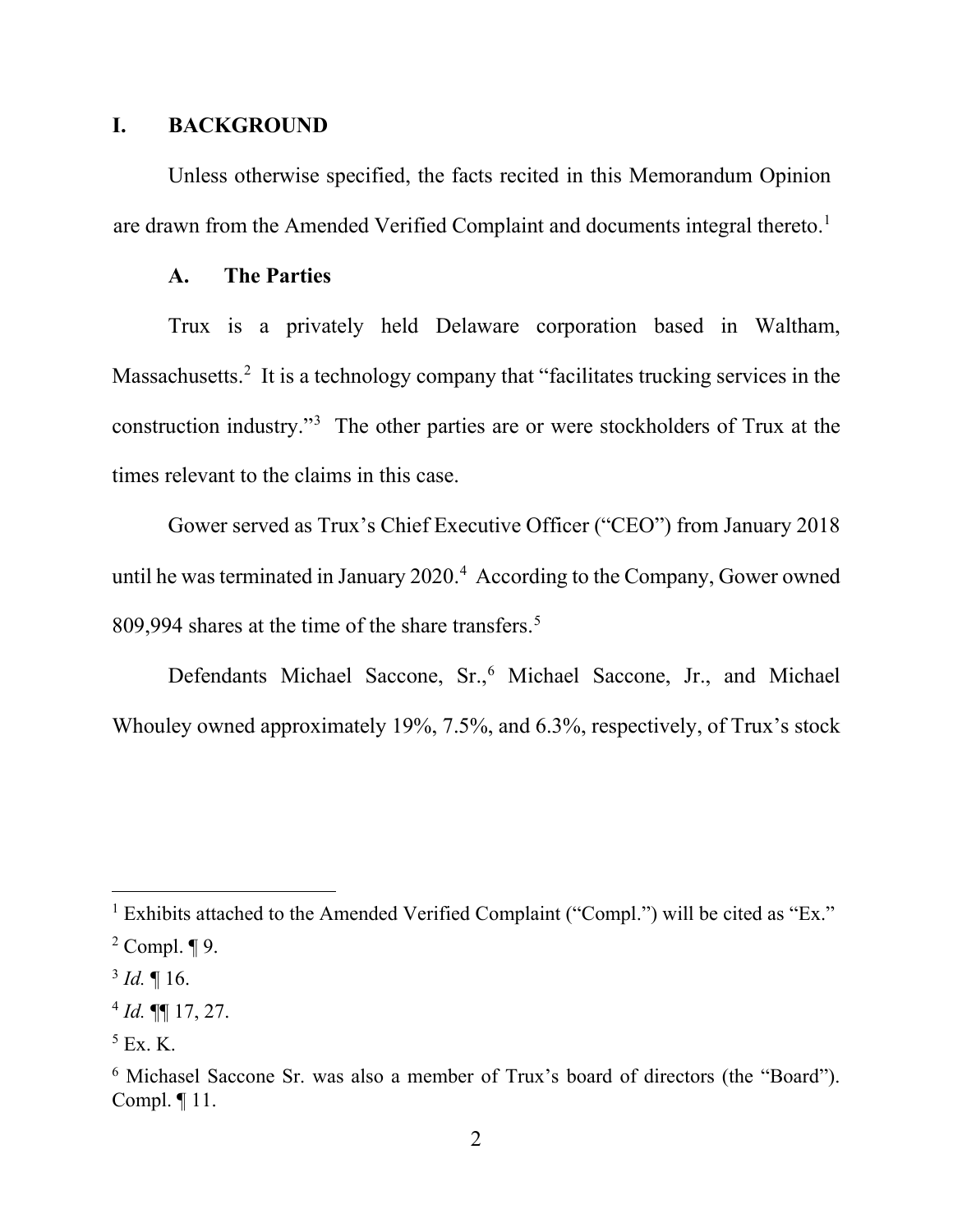immediately prior to selling it to Viking.<sup>7</sup> Defendant Richard Saccone,<sup>8</sup> who intervened as a defendant and has not moved to dismiss, owned approximately 30.3% of Trux's outstanding stock prior to selling his shares to Viking. $9$ 

Viking is a Delaware limited liability company and is based in Birmingham, Alabama.10 Viking is a wholly owned subsidiary of Vulcan Materials Company, LLC, one of Trux's largest customers.<sup>11</sup> Viking owned approximately 22.2% of Trux's stock at the time of the events at issue.<sup>12</sup>

Michael Sr., Michael Jr., Richard, and Whouley are referred to as the "Selling Stockholders." Michael Sr., Michael Jr., and Whouley are referred to as the "Moving Sellers" and, together with Viking, the "Moving Defendants." The Moving Defendants, Trux, and Richard are referred to as the "Defendants."

### **B. The Right of First Refusal and Co-Sale Agreement**

The claims in this case all arise from a contract to which all of the litigants here are parties. That agreement is the Trux, Inc. Right of Refusal and Co-Sale

<sup>7</sup> Compl. ¶¶ 11–13. The court calculates these figures to be 18.7%, 7.4%, and 6.2%. *See* Ex. A, Scheds. A–B.

<sup>8</sup> For ease of reference, this Memorandum Opinion refers to Michael Saccone, Sr. as "Michael Sr.," Michael Saccone, Jr. as "Michael Jr.," and Richard Saccone as "Richard." No disrespect or familiarity is intended.

<sup>9</sup> *See* Ex. A (Scheds. A–B).

 $10$  Compl.  $\P$  10.

 $11$  *Id.* 

<sup>12</sup> *See* Ex. A (Scheds. A–B).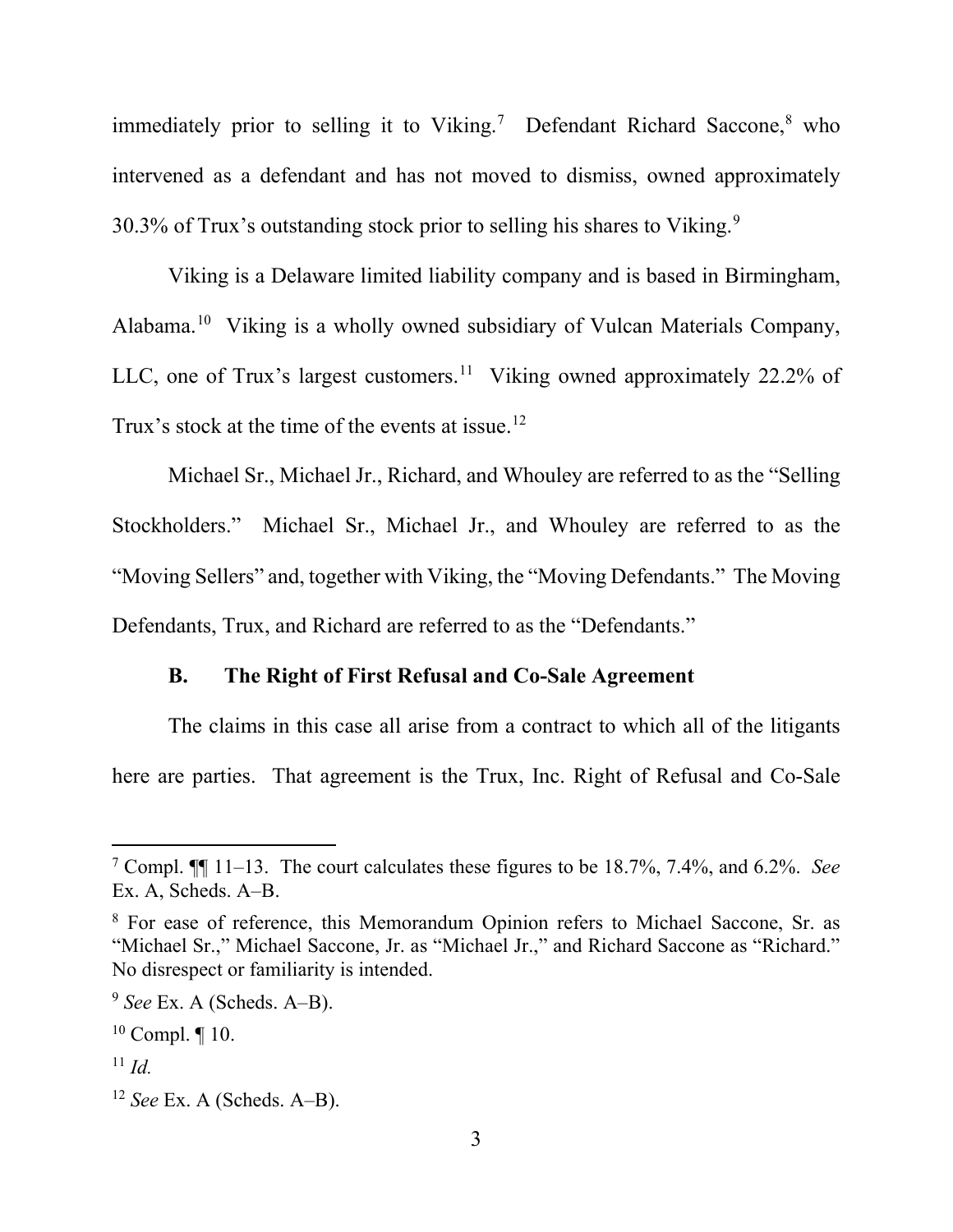Agreement (the aforementioned "ROFR Agreement"), dated as of April 6, 2018.13 The ROFR Agreement has two categories of signatories—"Investors"14 and "Stockholders."15 Viking and three non-parties to this case are identified as Investors.16 Gower and the Selling Stockholders are identified as being among the Stockholders. 17 The ROFR Agreement also confers rights upon Gower, Viking, and the Selling Stockholders as "Closing Stockholders"—the "holders of Common Stock as of the closing of the transactions" on April 6, 2018, when a separate share purchase agreement between Trux, Viking, and the other Investors became effective. 18

 $^{13}$  Ex. A.

<sup>&</sup>lt;sup>14</sup> *Id.* § 1.11 (defining "Investors" as "the persons named on Schedule A" and any assignees pursuant to the terms of the ROFR Agreement).

<sup>&</sup>lt;sup>15</sup> *Id.* (Sched. B) (identifying the "Stockholders" as of April 6, 2018); *id.* § 1.23 (defining a "Stockholder" as "any holder of Capital Stock of the Company, each person to whom the rights of a Stockholder are assigned pursuant to Subsection 3.1, each person who hereafter becomes a signatory to this Agreement pursuant to Subsection 6.9 or 6.16 and any one of them, as the context may require").

<sup>16</sup> *Id.* (Sched. A).

<sup>17</sup> *Id.* (Sched. B).

<sup>&</sup>lt;sup>18</sup> *See id.* § 1.4 (defining "Closing Stockholders" as "the holders of Common Stock as of the closing of the transactions described in the Purchase Agreements"); *id.* (Recitals B–C) (defining the "Purchase Agreement" and identifying its effective date as the "even date herewith"); *id.* (Scheds. A–B) (identifying Gower, Viking, and the Selling Stockholders as holding shares as of April 6, 2018).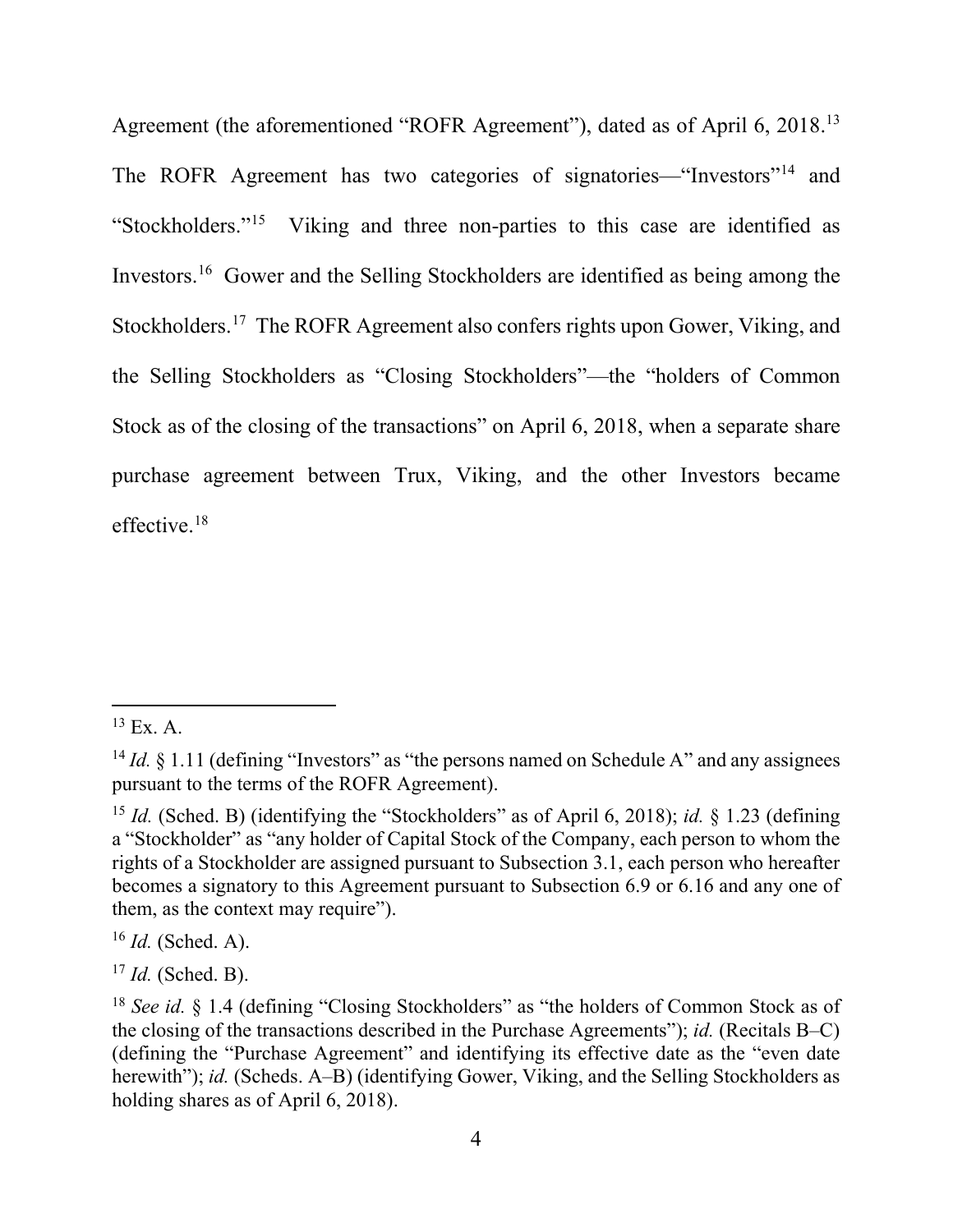# **1. The Process for Transferring Shares of Trux Stock**

The ROFR Agreement prescribes a process that a Stockholder must follow to sell or transfer its shares of Trux stock (the "Sales Process"). As summarized here and detailed below, in the event a Stockholder wishes to sell or transfer its shares to a third party, the Stockholder must provide 60 days' notice of the transaction and its material terms to the Company and all Closing Stockholders. Delivery of the notice triggers a waterfall of rights of refusal and corresponding notice obligations. Viking has the highest priority right of first refusal (the "Special ROFR"), subject to certain limitations. The Investors have the second-highest priority right of refusal ("the Right of First Refusal"), and the Closing Stockholders have the third-highest priority right of refusal (the "Secondary Refusal Right"). If there are shares remaining after each Stockholder has exercised (or failed to exercise) its respective right of refusal, the Company may exercise a right to repurchase any of the offered shares (the "Tertiary Refusal Right"). If the Company declines to exercise that right, the Stockholders that have already exercised their right of refusal may purchase any remaining outstanding shares on offer. If any shares remain on offer once this process is complete, each Stockholder has a right to participate on a pro rata basis in the sale of shares to the third party, and the third party may not purchase any offered shares unless it negotiates to purchase the requisite pro rata share from each of the participating Stockholders.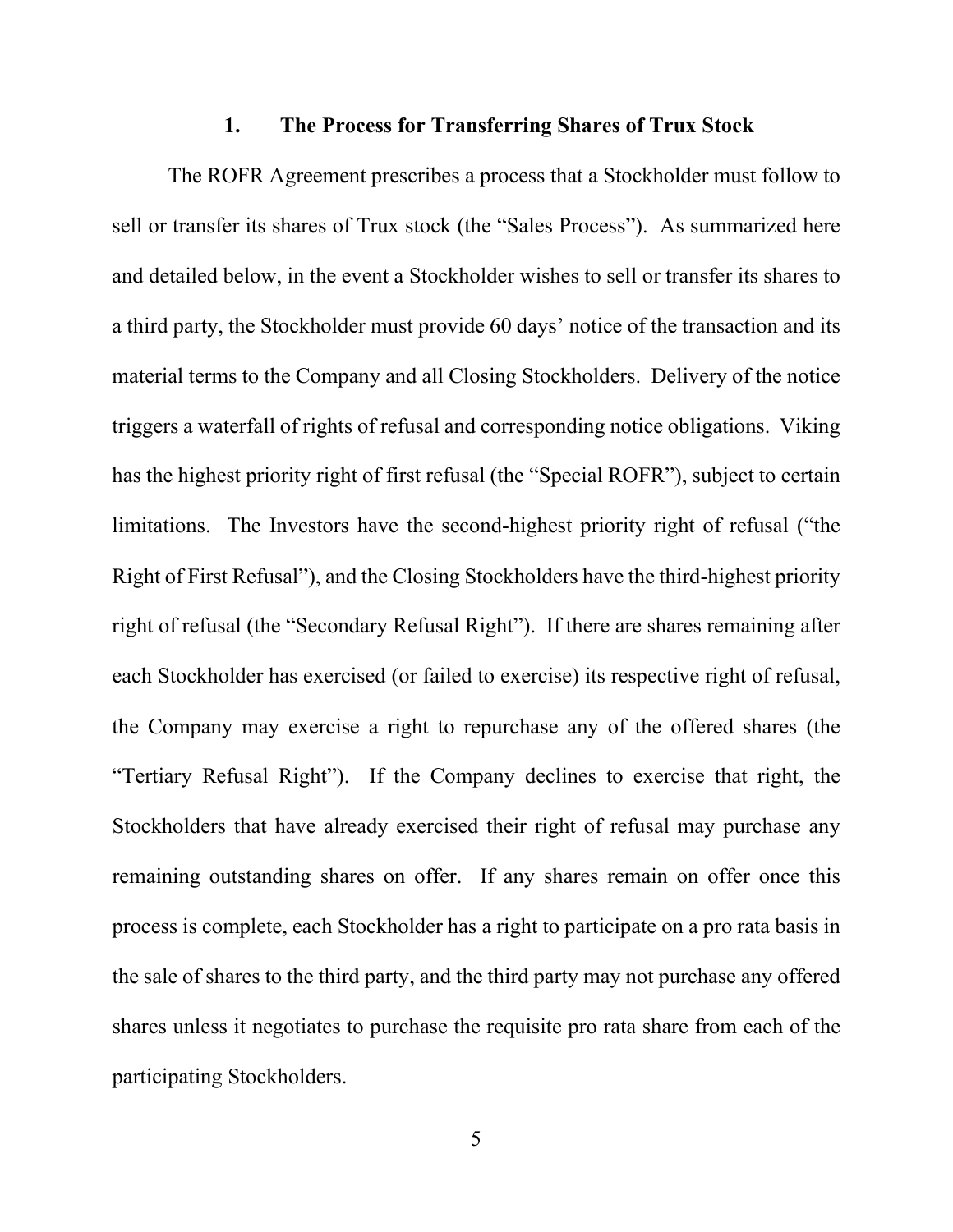# **a. The Notice Requirement**

In the event of a "Proposed Transfer"—defined to include any "assignment, sale, offer to sell" and "transfer" of Trux shares by any Stockholder<sup>19</sup>—Section 2.1(b) of the ROFR Agreement provides:

Each Stockholder proposing to make [the] Proposed Transfer must deliver a Proposed Transfer Notice to the Company, [Viking], each Investor other than [Viking] and each Closing Stockholder not later than sixty (60) days prior to the consummation of such Proposed Transfer<sup>20</sup>

The Proposed Transfer Notice "shall contain the material terms and conditions

(including price and form of consideration) of the Proposed Transfer, the identity of

the Prospective Transferee and the intended date of the Proposed Transfer."<sup>21</sup>

2.2(b) of the ROFR Agreement provides:

Each Stockholder proposing to make a Proposed Transfer must deliver a Proposed Transfer Notice to the Company and each Investor not later than sixty (60) days prior to the consummation of such Proposed Transfer<sup>22</sup>

The content of the Proposed Transfer Notice required by Section 2.2(b) is the same

as that required by Section 2.1(b): "Such Proposed Transfer Notice shall contain the

material terms and conditions (including price and form of consideration) of the

- $^{20}$  *Id.* § 2.1(b).
- <sup>21</sup> *Id.*  $\&$  2.1(b).
- $^{22}$  *Id.* § 2.2(b).

 $19$  Ex. A  $\S$  1.12.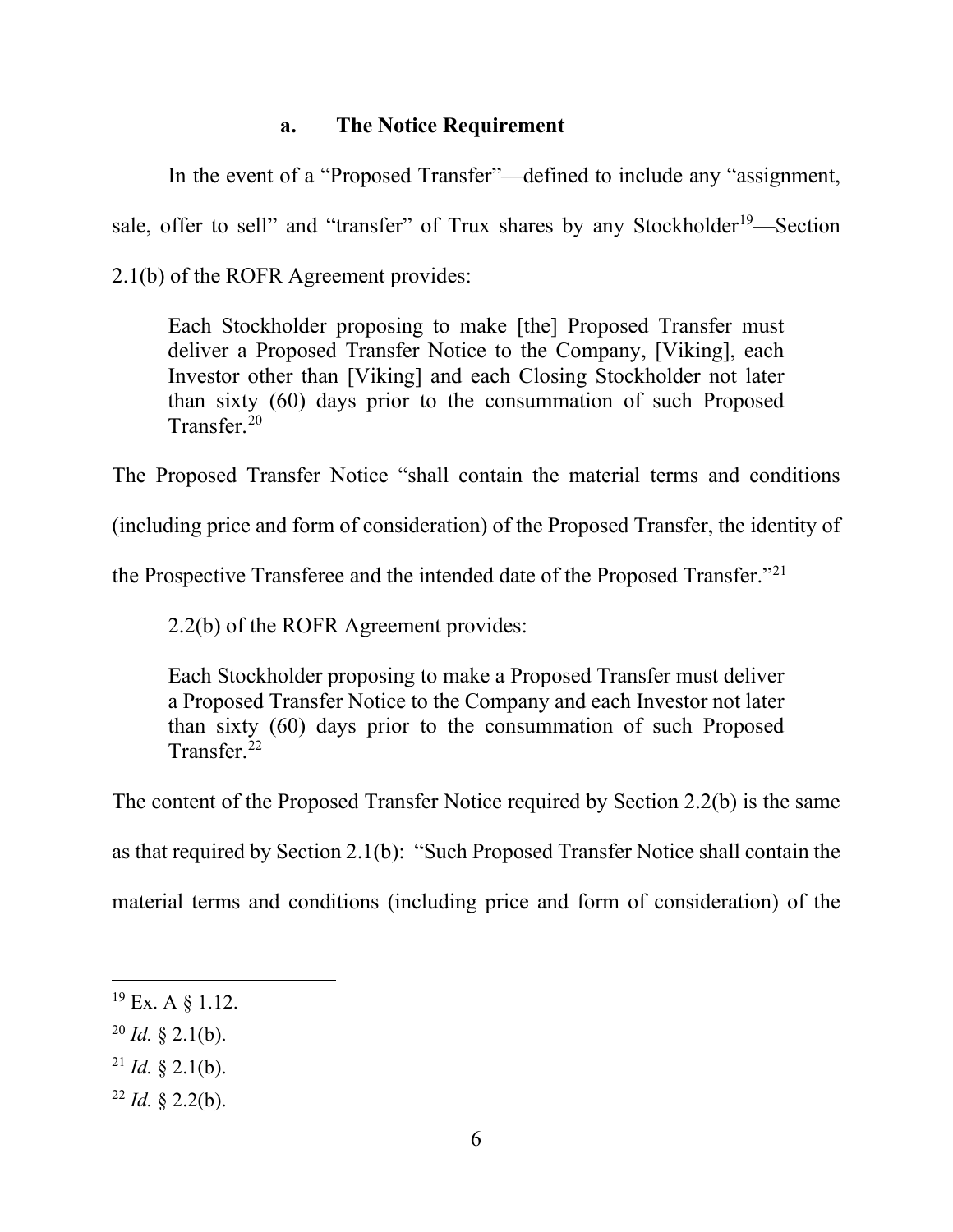Proposed Transfer, the identity of the Prospective Transferee and the intended date of the Proposed Transfer."23

### **b. Viking's Special ROFR**

Delivery of the Proposed Transfer Notice triggers the waterfall of rights of refusal ("Rights of Refusal"), starting with Viking's Special ROFR. Upon receipt of the Proposed Transfer Notice, Viking has 15 days to exercise the Special ROFR.<sup>24</sup> To exercise that right, Viking must "deliver written notice to the selling Stockholder, the Company, each Investor other than the Viking Investor and each Closing Stockholder . . . specifying the number of shares of Transfer Stock to be purchased."25 The number of shares that Viking may purchase may not cause its ownership of Trux stock to exceed 49% on a fully diluted basis.26

### **c. The Investors' Right of First Refusal**

Following delivery of the Proposed Transfer Notice, Investors other than Viking likewise have 15 days to exercise their Right of First Refusal to purchase "all or any portion of" the Proposed Transfer shares subject to the Proposed Transfer Notice available for purchase after the exercise of any higher-priority Rights of

<sup>23</sup> *Id.*

<sup>24</sup> *Id.*

<sup>25</sup> *Id.*

 $^{26}$  *Id.* § 2.1(a).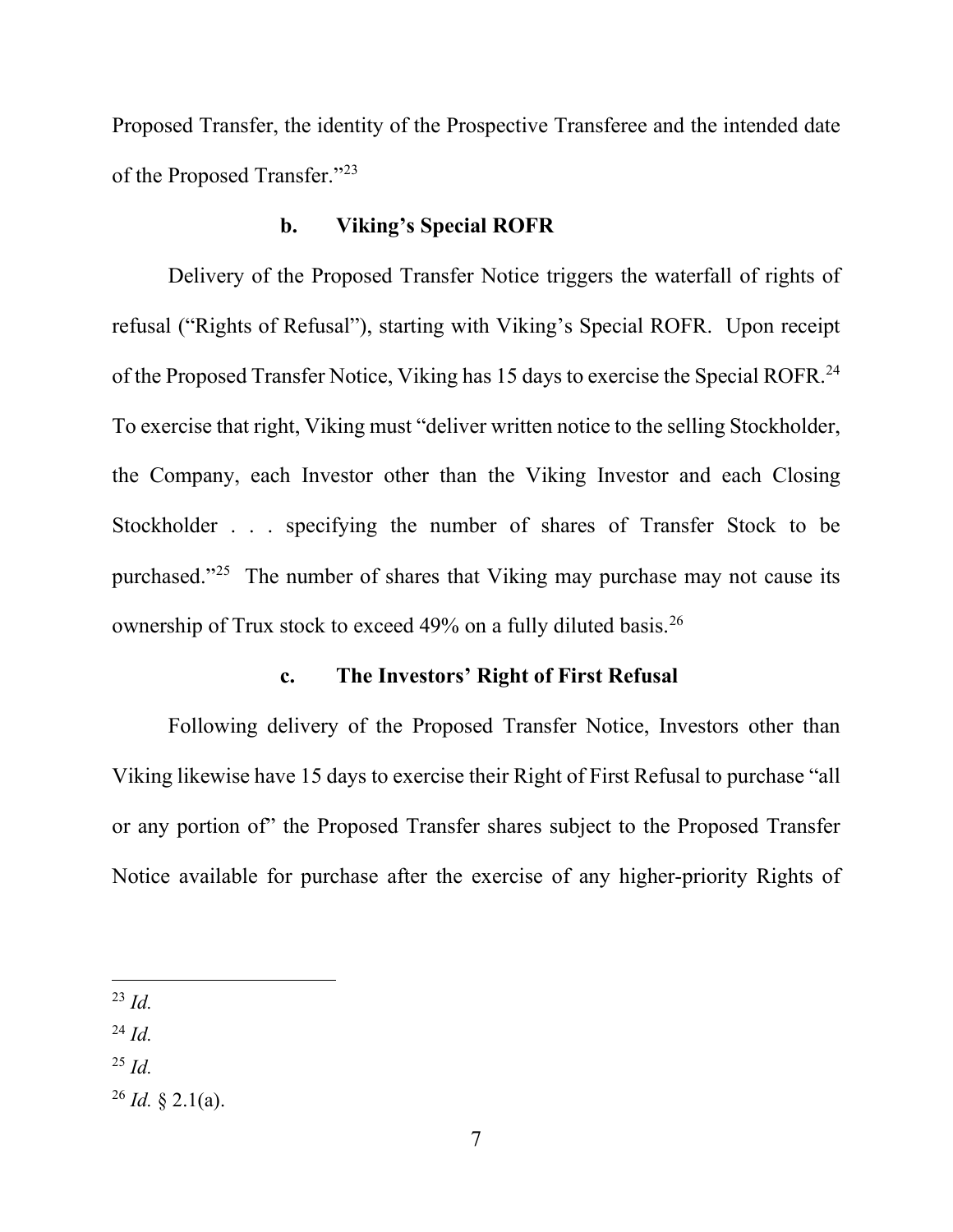Refusal (such shares, the "Remaining Transfer Stock").<sup>27</sup> If "any Investor does not provide an Investor Notice exercising its . . . Right of First Refusal with respect to . . . its full pro rata portion of Remaining Transfer Stock subject to a Proposed Transfer, such Investor must deliver a Secondary Notice to the selling Stockholder, the Company and each Closing Stockholder" within that same 15-day time frame.<sup>28</sup>

# **d. The Closing Stockholders' Secondary Refusal Right**

Each Closing Stockholder has 30 days from delivery of the Proposed Transfer Notice to provide notice to the Company and the selling Stockholder that it wishes to exercise its Secondary Refusal Right to purchase any Remaining Transfer Stock.29 If "any Closing Stockholder does not provide [notice] exercising its . . . Secondary Refusal Right . . . such Closing Stockholder must deliver a Tertiary Notice to the selling Stockholder and to the Company" within that 30-day timeframe.<sup>30</sup>

## **e. Rights of Refusal Regarding Any Unsubscribed Stock**

The Company possesses a Tertiary Refusal Right to repurchase "all or any portion of the Remaining Transfer Stock not purchased pursuant to Viking's Special ROFR, the Investors' Right of First Refusal or the Closing Stockholders' Secondary

- <sup>29</sup> *Id.*
- $30$  *Id.* § 2.2(d).

 $^{27}$  *Id.* § 2.2(b).

 $^{28}$  *Id.* § 2.2(c).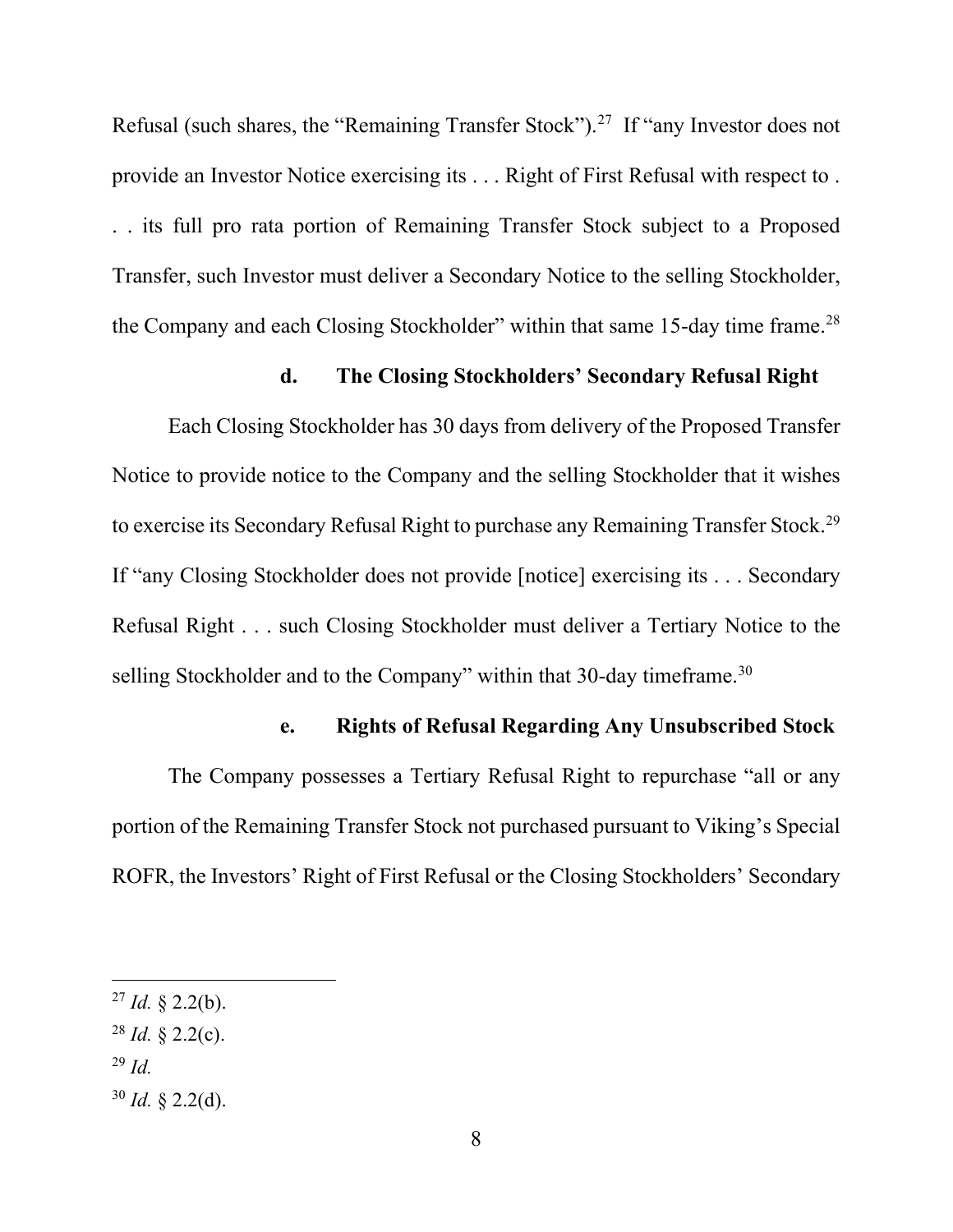Refusal Right."31 To exercise that right, the Company must provide notice to the selling Stockholder, the Investors, and the Closing Stockholders within ten days after the Closing Stockholders' deadline for delivering the Tertiary Notice—that is, 40 days after delivery of the Proposed Transfer Notice.<sup>32</sup>

In the event any shares of the Remaining Transfer Stock remain undersubscribed after the Company exercises its Tertiary Refusal Right, the Company must then deliver notice to any Stockholders that have exercised their Rights of Refusal (the "Exercising Rightsholders") after an additional five days.<sup>33</sup> The Exercising Rightsholders then have 15 days to "purchase all or any part of the balance of any such remaining unsubscribed shares of Remaining Transfer Stock on the terms and conditions set forth in the Proposed Transfer Notice."34

### **f. The Co-Sale Process**

If any shares subject to the Proposed Transfer Notice are not purchased pursuant to the process outlined above and are "thereafter . . . to be sold" to a third party (a "Prospective Transferee"), the ROFR Agreement gives each Investor and Closing Stockholder the right to participate in the proposed sale of shares to the

<sup>31</sup> *Id.*

<sup>32</sup> *Id.*

<sup>34</sup> *Id.*

 $33$  *Id.* c 2.2(e).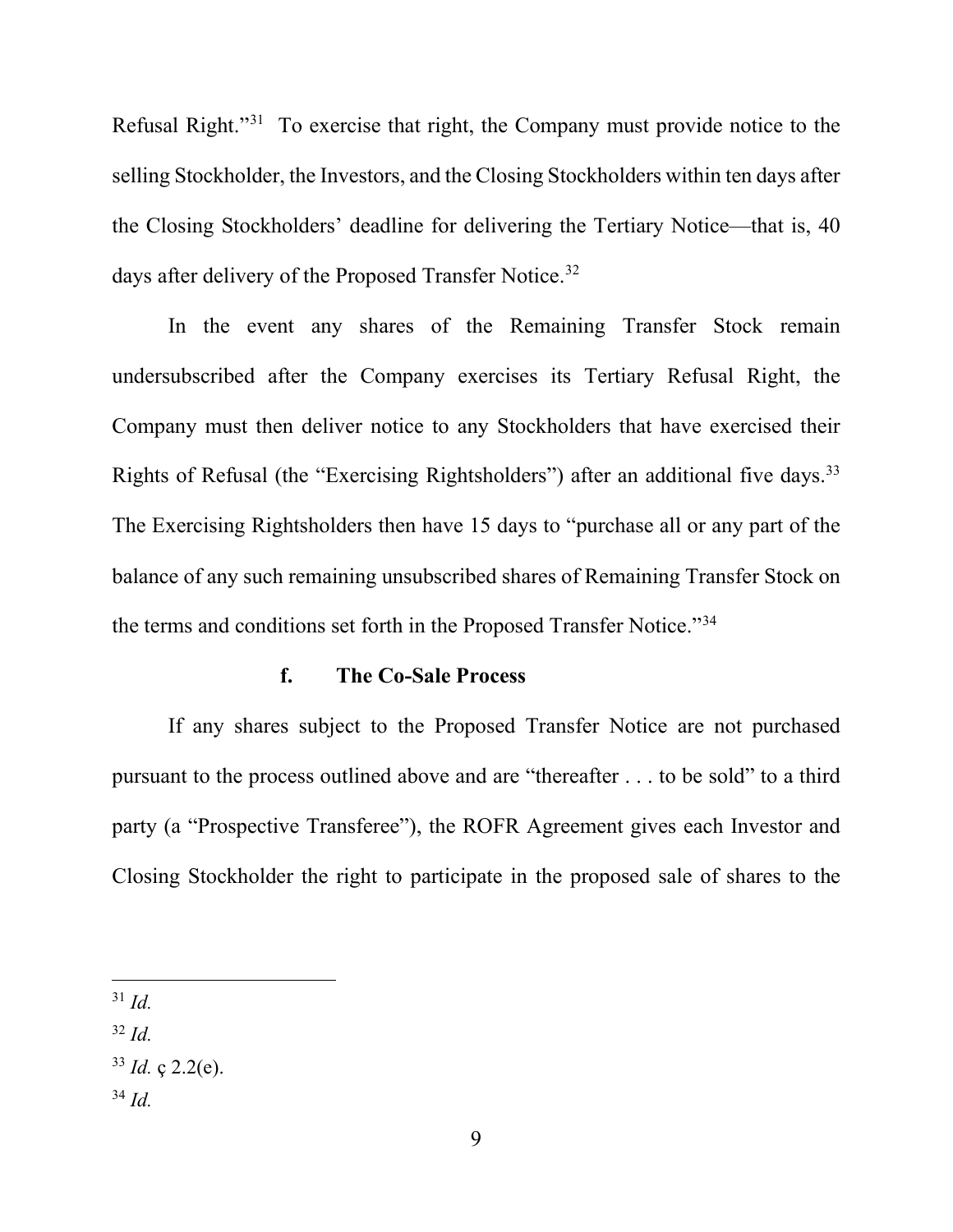Prospective Transferee on a pro rata basis (the "Right of Co-Sale").<sup>35</sup> Section 2.3 governs the process for exercising this Right of Co-Sale (the "Co-Sale Process"). Section 2.3(a) requires each Investor or Closing Stockholder that wishes to exercise its Right of Co-Sale (such Stockholder, a "Participating Rightholder") to give the selling Stockholder written notice "to that effect within fifteen (15) days after the deadline for delivery of the Tertiary Notice"—that is, 55 days after delivery of the Proposed Transfer Notice.36

The "terms and conditions of any Proposed Transfer" pursuant to the exercise of the Right of Co-Sale "will be memorialized in, and governed by" a share purchase agreement with "customary terms and provisions for such a transaction" (such agreement, a "Purchase and Sale Agreement").<sup>37</sup> If the Prospective Transferee refuses to purchase shares from any Participating Rightholder that has exercised its Co-Sale Right "or upon the failure to negotiate in good faith the Purchase and Sale Agreement satisfactory to the Participating Rightholders," no other Stockholder may sell its shares to the Prospective Transferee unless "simultaneously with such sale, such Stockholder purchases all securities subject to the Right of Co-Sale from such Participating Rightholder or Rightholders on the same terms and conditions

 $35$  *Id.* § 2.3(a).

<sup>36</sup> *Id.*

 $37$  *Id.* § 2.3(c).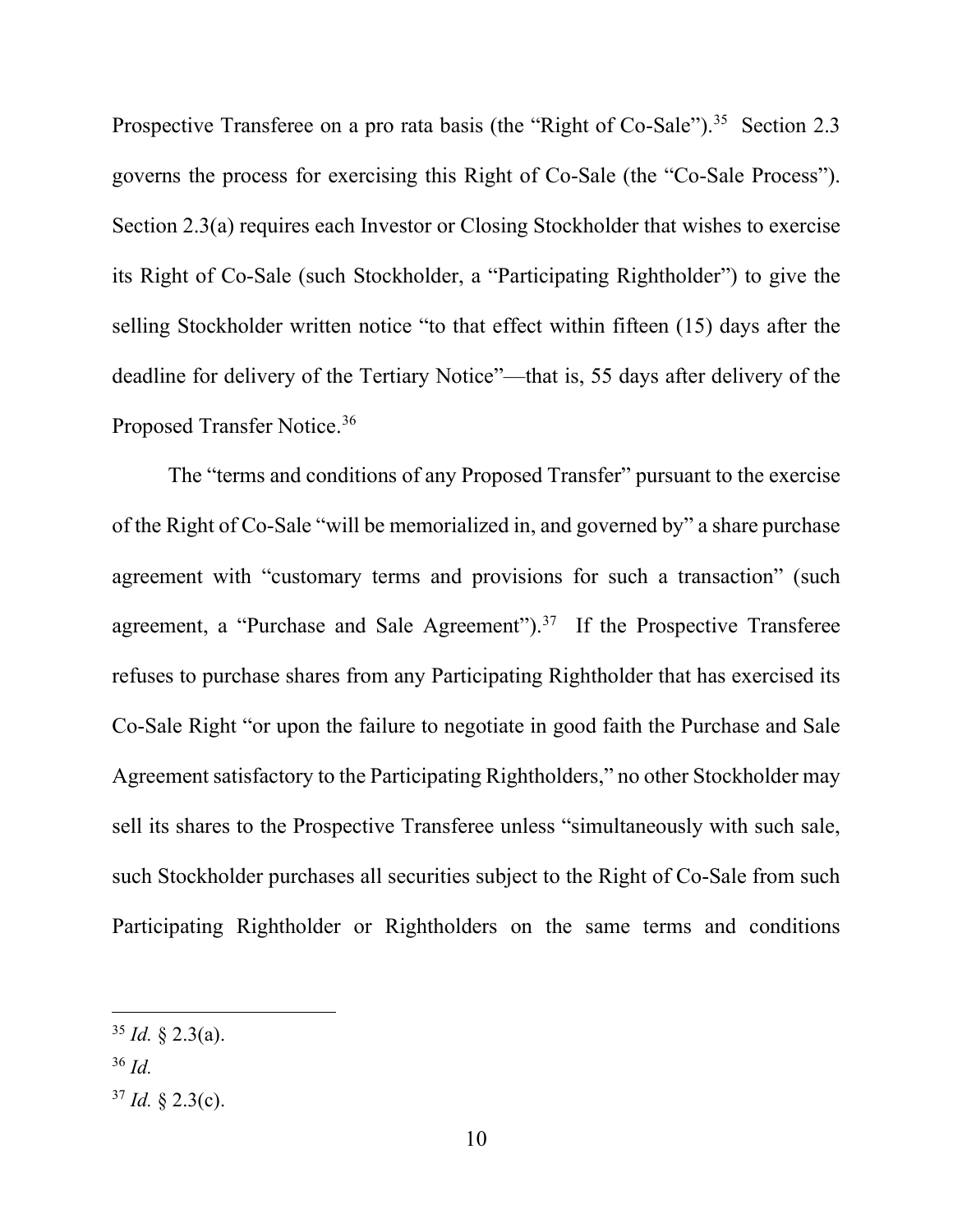(including the proposed purchase price) as set forth in the Proposed Transfer Notice."<sup>38</sup>

### **2. Other Pertinent Provisions in the ROFR Agreement**

Among other remedies, the ROFR Agreement provides that "[a]ny Proposed Transfer not made in compliance with the requirements of this Agreement shall be null and void ab initio, shall not be recorded on the books of the Company or its transfer agent and shall not be recognized by the Company."39 Any non-breaching party is "entitled to seek protective orders, injunctive relief and other remedies available at law or in equity (including, without limitation, seeking specific performance or the rescission of purchases, sales and other transfers of Transfer Stock not made in strict compliance with this Agreement)."40 If any Stockholder "purports to sell any Transfer Stock" in violation of the Right of Co-Sale of any Participating Rightholder, the Participating Rightholder may "require such Stockholder to purchase from such Participating Rightholder the type and number of shares of Capital Stock that such Participating Rightholder would have been entitled to sell to the Prospective Transferee had the Prohibited Transfer been effected in compliance" with the Co-Sale Process.<sup>41</sup>

- <sup>39</sup> *Id.* § 2.4(a).
- <sup>40</sup> *Id.*
- <sup>41</sup> *Id.* § 2.4(c).

 $38$  *Id.* § 2.3(e).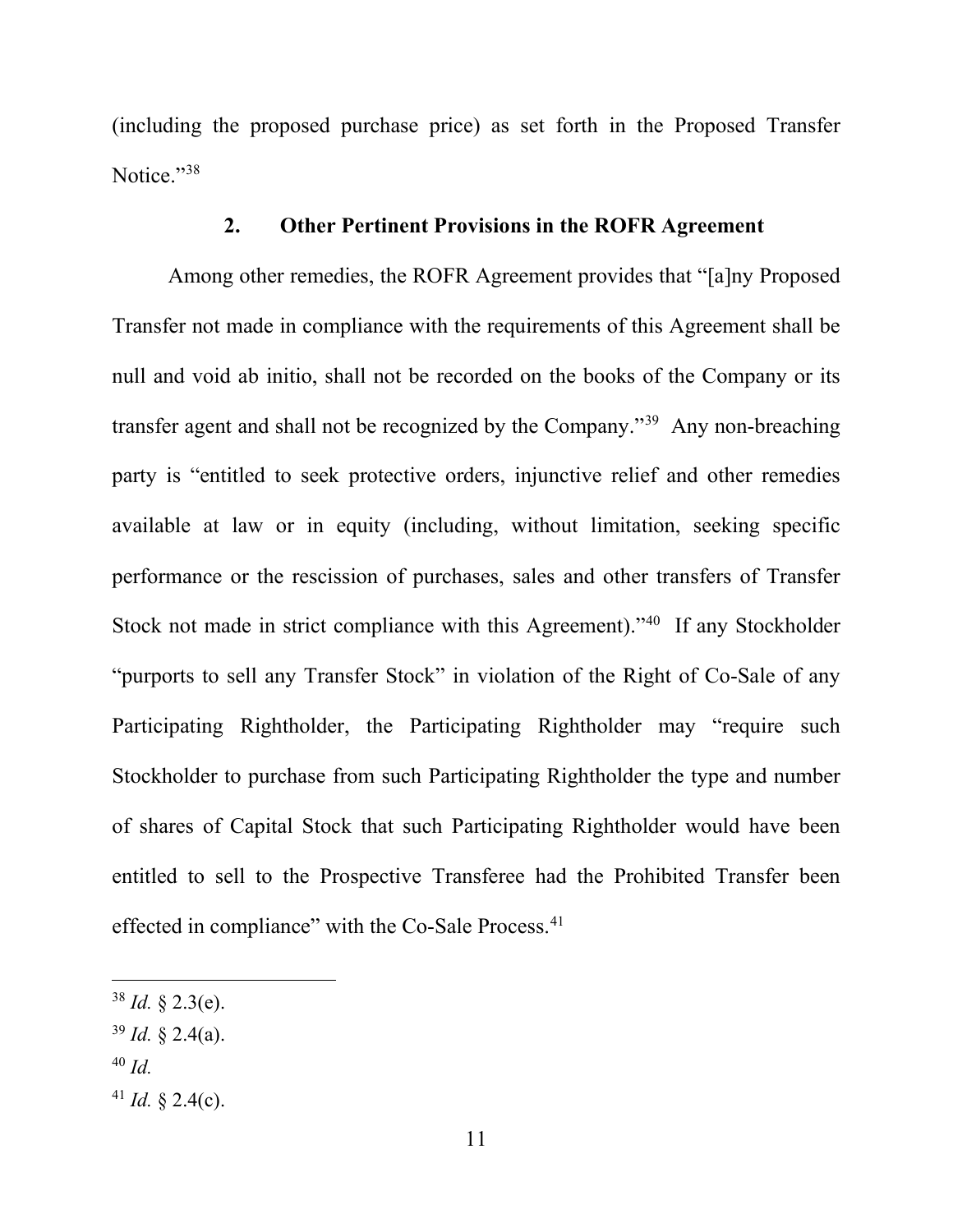The ROFR Agreement may be "amended, modified or terminated . . . and the observance of any term thereof may be waived (either generally or in a particular instance and either retroactively or prospectively) only by a written instrument" executed by the Company, Viking, and Stockholders holding a majority of Company stock.<sup>42</sup> Any "amendment, modification, termination or waiver" will be binding "upon the Company, the Investors, the Stockholders" and any of their assignees or successors in interest.<sup>43</sup> "The Company shall give prompt written notice of any amendment, modification or termination hereof or waiver hereunder to any party hereto that did not consent in writing to such amendment, modification, termination or waiver."<sup>44</sup>

Separately, a non-breaching party may provide a "waiver, permit, consent or approval of any kind or character" (a "Waiver") to a breaching party, but the Waiver "must be in writing."<sup>45</sup> Waiver "of any single breach or default" shall not operate as "a waiver of any other breach or default theretofore or thereafter occurring."46

- <sup>42</sup> *Id.* § 6.8.
- <sup>43</sup> *Id.*
- <sup>44</sup> *Id.*
- <sup>45</sup> *Id.* § 6.7.
- <sup>46</sup> *Id.*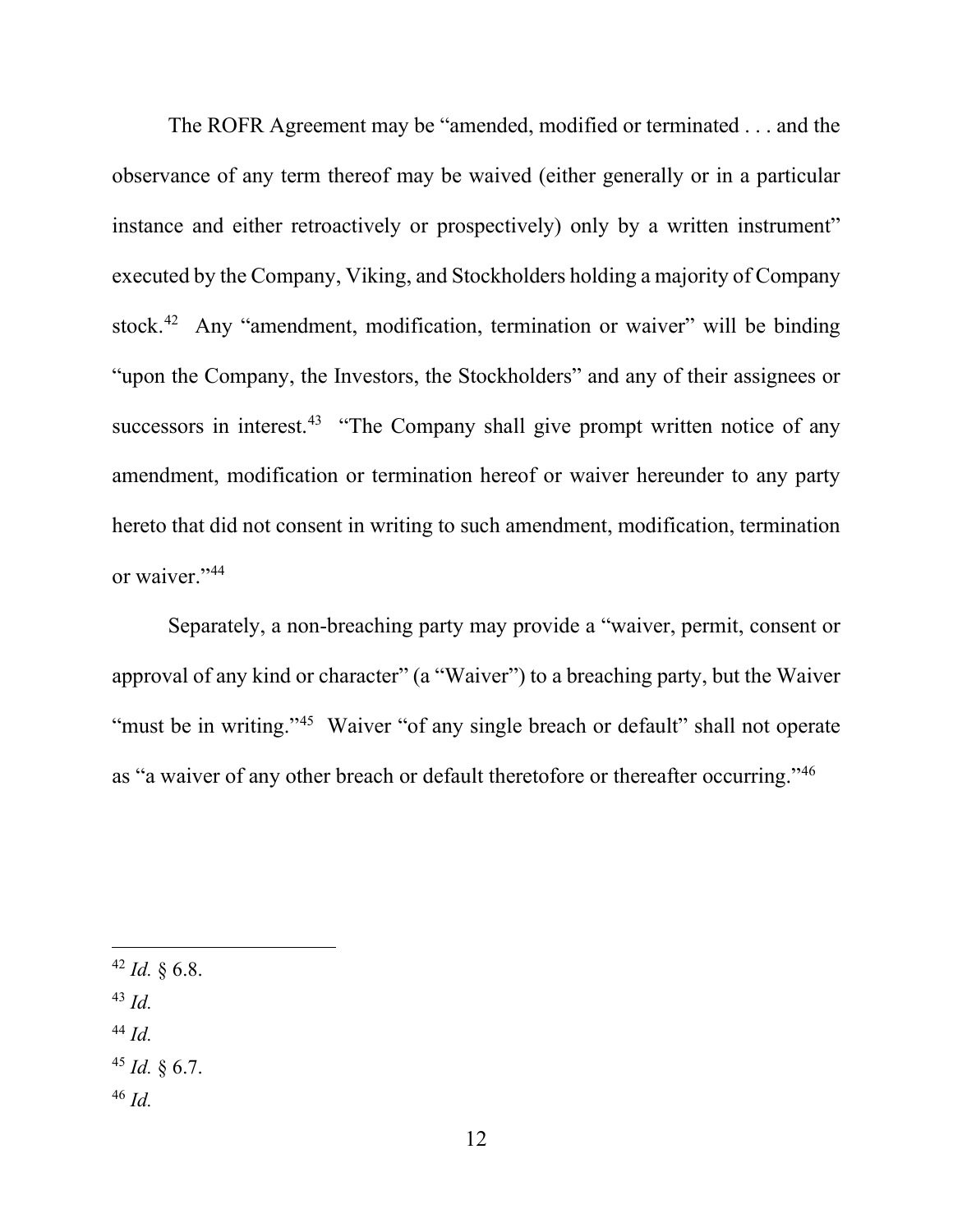#### **C. The Transactions at Issue and Gower's Objections**

In February 2020, Trux's Board terminated Gower as Trux's CEO—the result, Gower alleges, of a "coordinated campaign to push [him] out"<sup>47</sup> by certain other stockholders that disagreed with his decision to seek venture capital funding and instead wanted a quick sale of the Company. <sup>48</sup> Gower alleges that he owned approximately 6.1% of Trux stock but that a portion of that equity was subject to vesting.<sup>49</sup> Trux asserted that Gower was terminated "for cause," which "result[ed] in a purported redemption of Gower's unvested equity for an amount far less than fair market value."<sup>50</sup> Gower maintains that he contested and intended to mount a legal challenge to his termination and the redemption of his unvested equity. 51

On March 13, 2020, Gower received an email from Bart Ronan, his successor as Trux's CEO, informing Gower as a Trux Stockholder that the Board had approved an offer by Viking to acquire all the outstanding shares of  $Trux<sup>52</sup>$  The email included a form of a proposed written consent to be executed by Stockholders pursuant to Section 228 of the Delaware General Corporation Law (the "Written

- <sup>49</sup> *Id.* ¶ 18.
- <sup>50</sup> *Id.* ¶ 27.
- <sup>51</sup> *Id.* ¶ 28.

 $47$  Compl.  $\P$  2.

 $48$  *Id.*  $\P\P$  21–26.

<sup>52</sup> *Id.* ¶ 30; *see* Ex. B.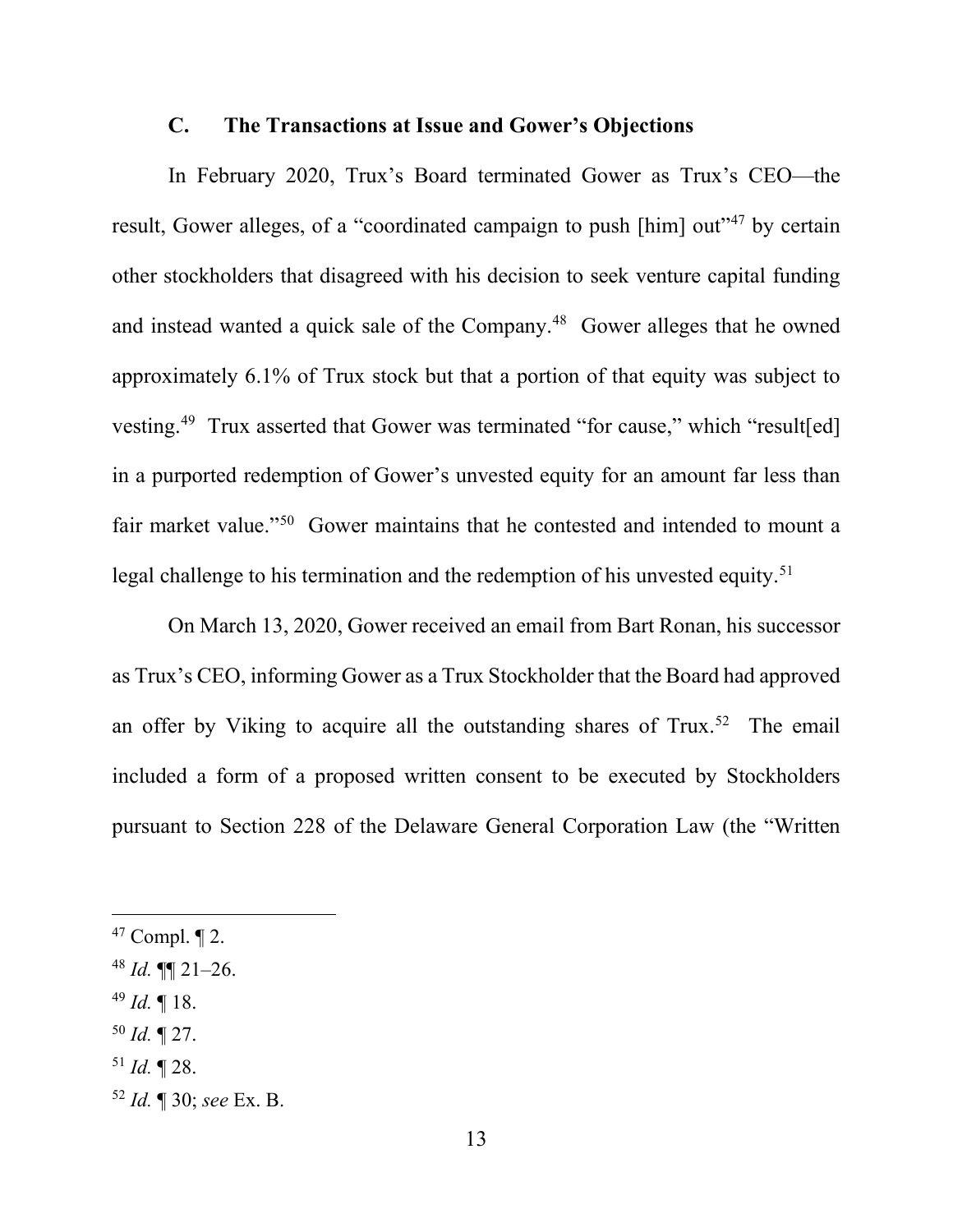Consent").<sup>53</sup> The email requested that Gower sign and return a copy of the signature page of the Written Consent by the close of business on March 17, 2020.<sup>54</sup> Among other recitals, the Written Consent acknowledges:

Pursuant to Section 2.2 of the Right of First Refusal and Co-Sale Agreement . . . if any Stockholder (the "Transferring Stockholder") proposes to transfer any of its shares of capital stock of the Company, such Transferring Stockholder shall first give notice and offer such shares of capital stock of the Company to the Investors and Closing Stockholders . . . . 55

The Written Consent defines this right as the "Right of First Refusal."56 The Written Consent provides that the "Stockholders hereby ratify, waive and forever release all of the Stockholders' rights to the Right of First Refusal in connection with the Transaction."57 Gower's counsel informed Trux's counsel that Gower would not be executing the Written Consent and asked to review a definitive share purchase agreement "so that any issues relating to [Gower's] potential claims can be dealt with in an appropriate and timely fashion."<sup>58</sup>

On April 1, 2020, Gower received another email from Ronan informing him as a Trux Stockholder that "Viking has entered into agreements to acquire shares of

 $53$  Ex. B.

<sup>54</sup> *Id.*

<sup>55</sup> *Id.*

<sup>56</sup> *Id.*

<sup>57</sup> *Id.*

<sup>58</sup> Compl. ¶ 33; Ex. C.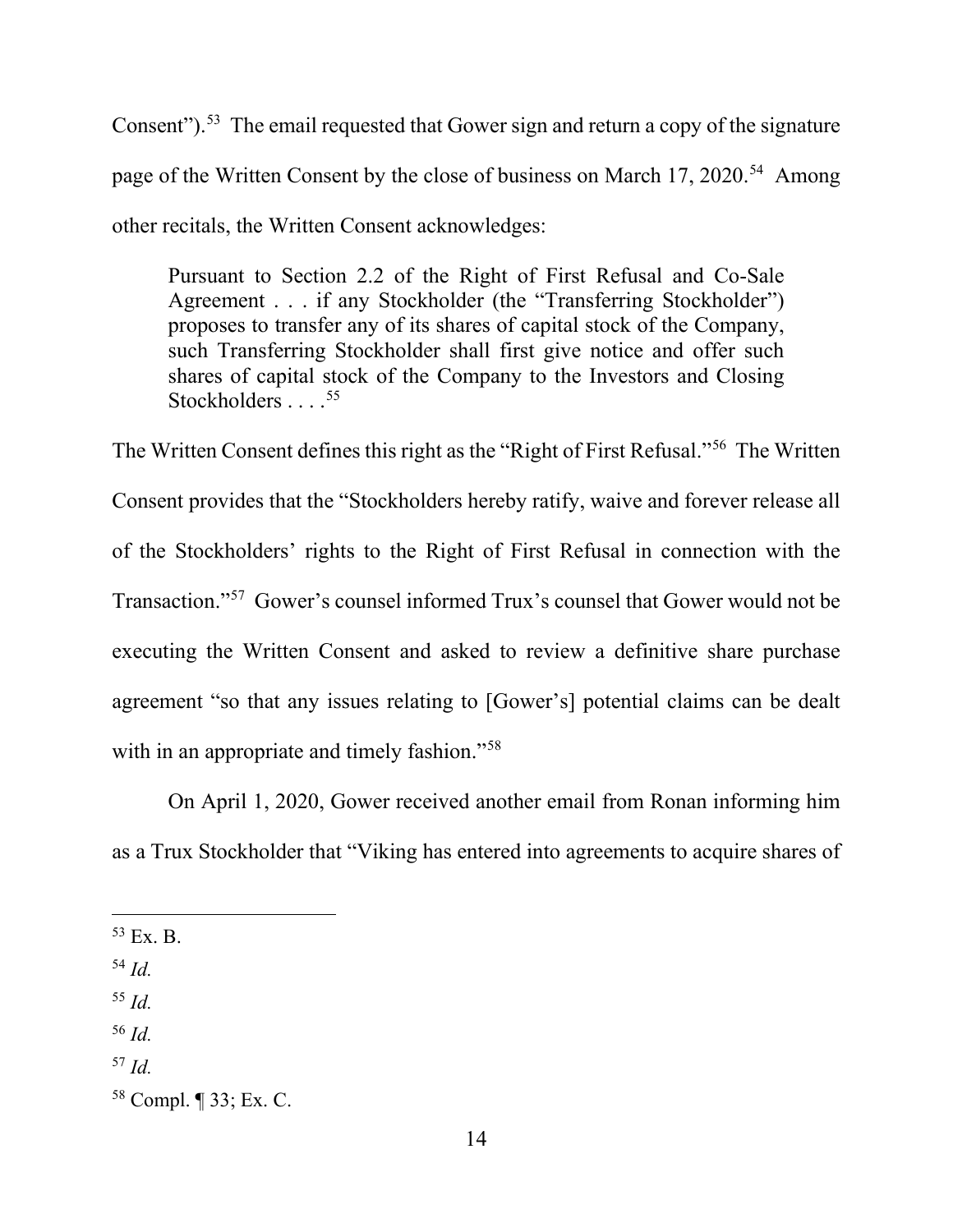the Company's capital stock" with each of the Moving Sellers (such transactions, together, the "Share Sales").<sup>59</sup> The email stated that the Moving Sellers' shares, together with Viking's existing stake, "represent a majority of the Company's issued and outstanding shares of capital stock."60 The email gave Gower 15 days—until April 16, 2020—to return a signed copy of an enclosed Purchase and Sale Agreement (the "Proposed PSA") to sell 809,994 shares to Viking pursuant to Section 2.3 of the ROFR Agreement.<sup>61</sup> The Proposed PSA gave Gower a choice as to the form of consideration.<sup>62</sup> Under "Option A," Gower would receive a portion of the consideration in a cash payment at closing and the rest in the form of a promissory note maturing on July 1, 2021.<sup>63</sup> As described in Ronan's April 1 email, under Option A Gower would receive "\$1.18 per share, with \$0.52 per share paid at the closing of such transaction (the 'Closing') and \$0.66 per share payable no later than July 1, 2021."64 Under "Option B," Gower would receive the entire consideration up front in the form of a cash payment of \$0.92 per share.<sup>65</sup>

- $59$  Ex. F.
- <sup>60</sup> *Id.*
- <sup>61</sup> *Id.*
- <sup>62</sup> *Id.*
- <sup>63</sup> *Id.*
- <sup>64</sup> *Id.*
- <sup>65</sup> *Id.*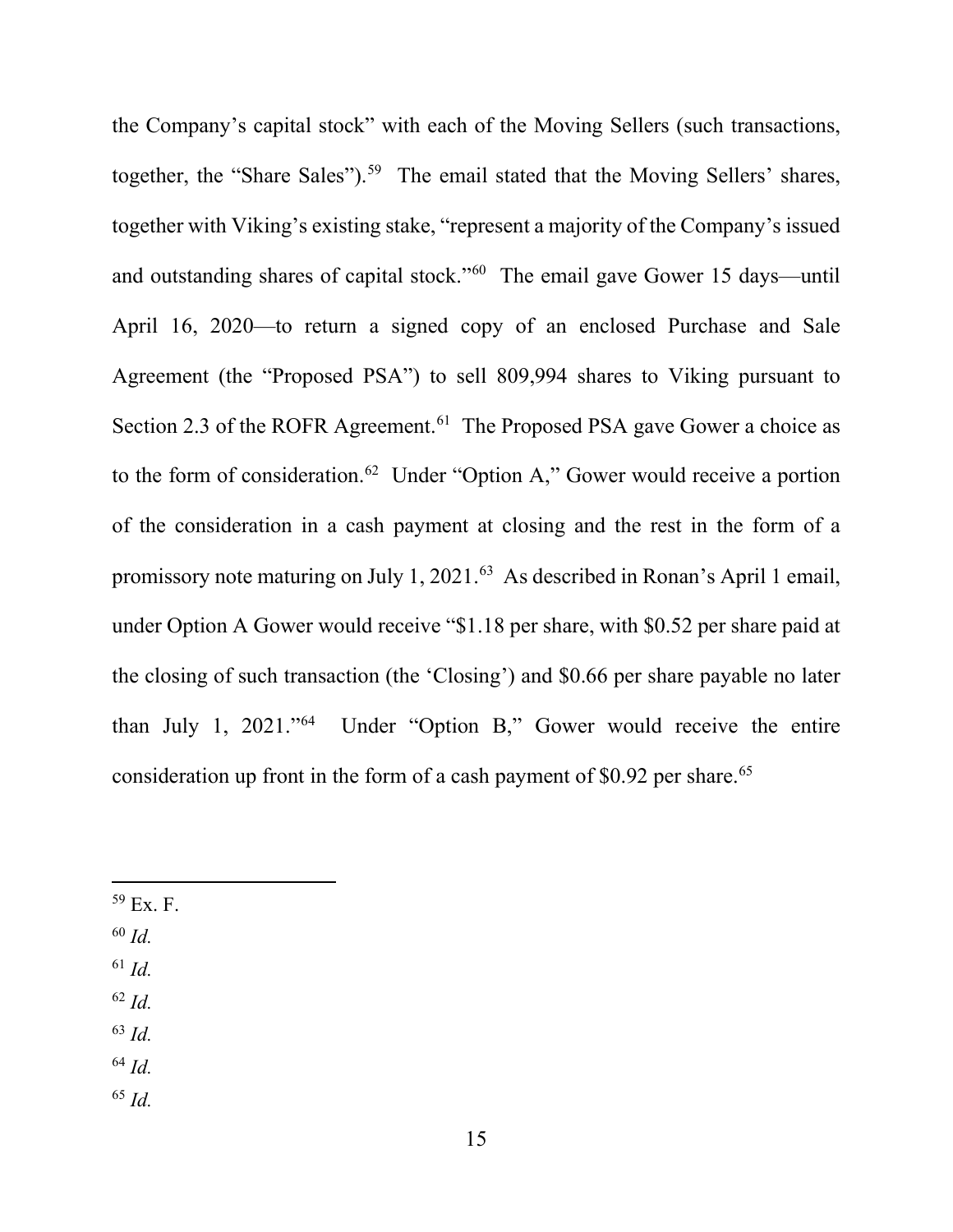Gower maintains that the terms of the Proposed PSA were "problematic" for him given the legal issues arising from his termination.<sup>66</sup> Gower cites to Section 5(a) of the Proposed PSA, which required him to represent and warrant that he owned 809,994 shares of Trux stock rather than the 1,439,989 shares that Gower maintains he owned or to which he was otherwise entitled. 67 Gower also alleges that the Proposed PSA contained a release of claims that "would have extinguished Gower's right to pursue any and all claims arising from his termination."<sup>68</sup> When Gower's counsel asked for copies of the agreement executed by the Moving Sellers, Viking's counsel did not provide the copies but responded that Gower "received the same offer" as the Moving Sellers and that the "only differences between those documents and Jeff Gower's is the names, number of shares and the option A/option B choice that is in Jeff Gower's (the other 3 just had option A)."69

Gower alleges that Viking's original March 12 offer was "either withdrawn or rejected" and that Viking instead entered into direct negotiations with the Moving Sellers to acquire their shares.<sup>70</sup> Gower also alleges that the ROFR Agreement was

- <sup>67</sup> *Id.*
- <sup>68</sup> *Id.*
- <sup>69</sup> Ex. H.

<sup>66</sup> Compl. ¶ 45.

 $70$  Compl.  $\P$  35.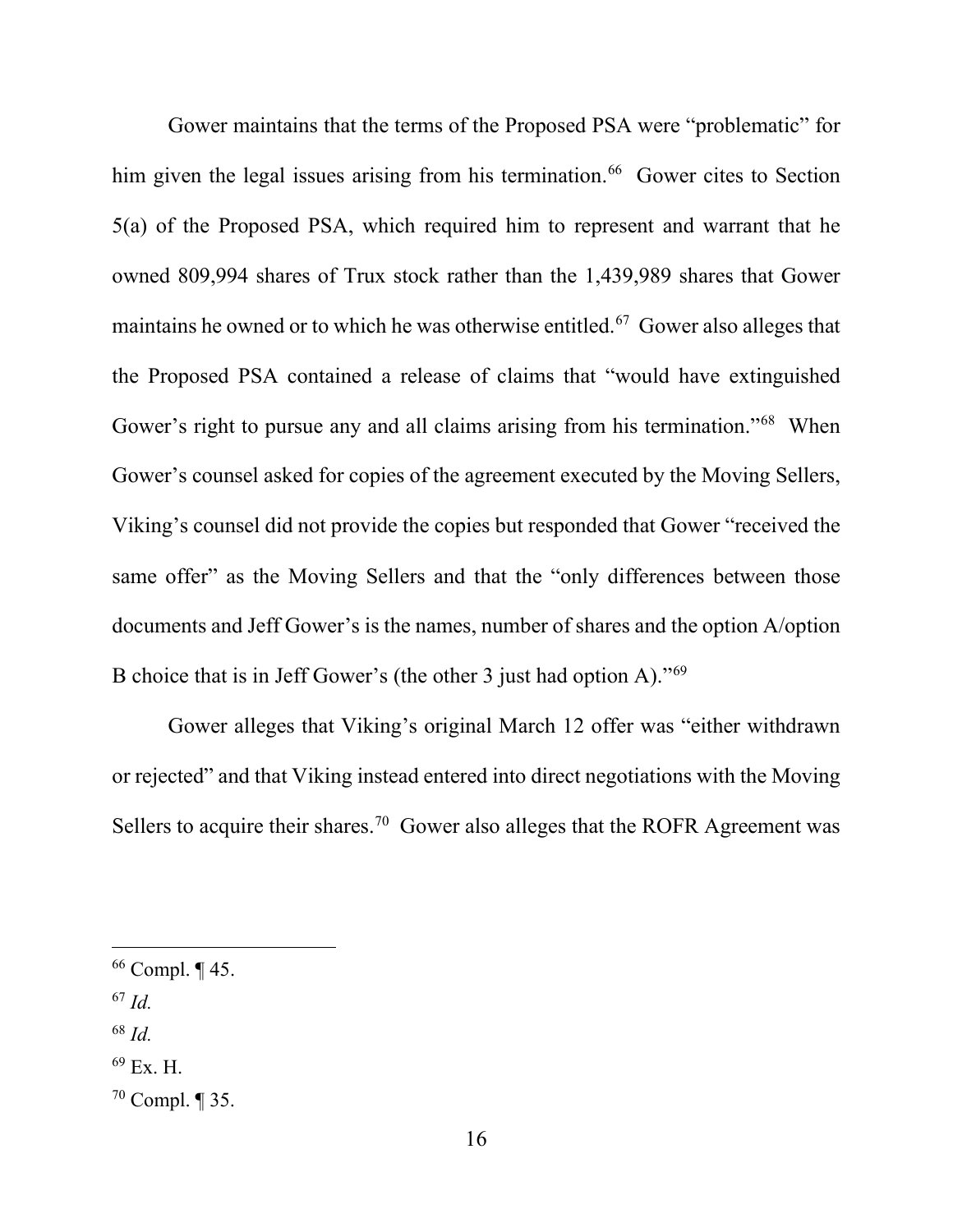never "waived or otherwise amended in connection with the agreements referenced in Ronan's April 1, 2020 email."71

On April 16, 2020, Gower's counsel informed the Moving Sellers and Viking's counsel that Gower "wishes to exercise his rights under the [ROFR] Agreement" and that the Share Sales were "null and void" because: (1) "Gower was never provided with a Proposed Transfer Notice," (2) the "proposed Purchase and Sale Agreement provided to Mr. Gower substantially understates his ownership interest," and (3) "there has been a failure to 'negotiate in good faith a Purchase and Sale Agreement satisfactory to [Mr. Gower]."<sup>72</sup> Viking's counsel responded the next day that "Gower was offered the same deal that each other [Stockholder] was provided" and that the number of Gower's shares to be sold under the Proposed PSA reflected Trux's official records.73 Viking's counsel also extended Gower's deadline to respond to Viking's offer to the end of day on April 20, 2020.74 Gower never executed the Proposed PSA.

- $73$  Ex. K.
- <sup>74</sup> *Id.*

 $71$  *Id.*  $\P$  41.

 $72$  Ex. I; Ex J.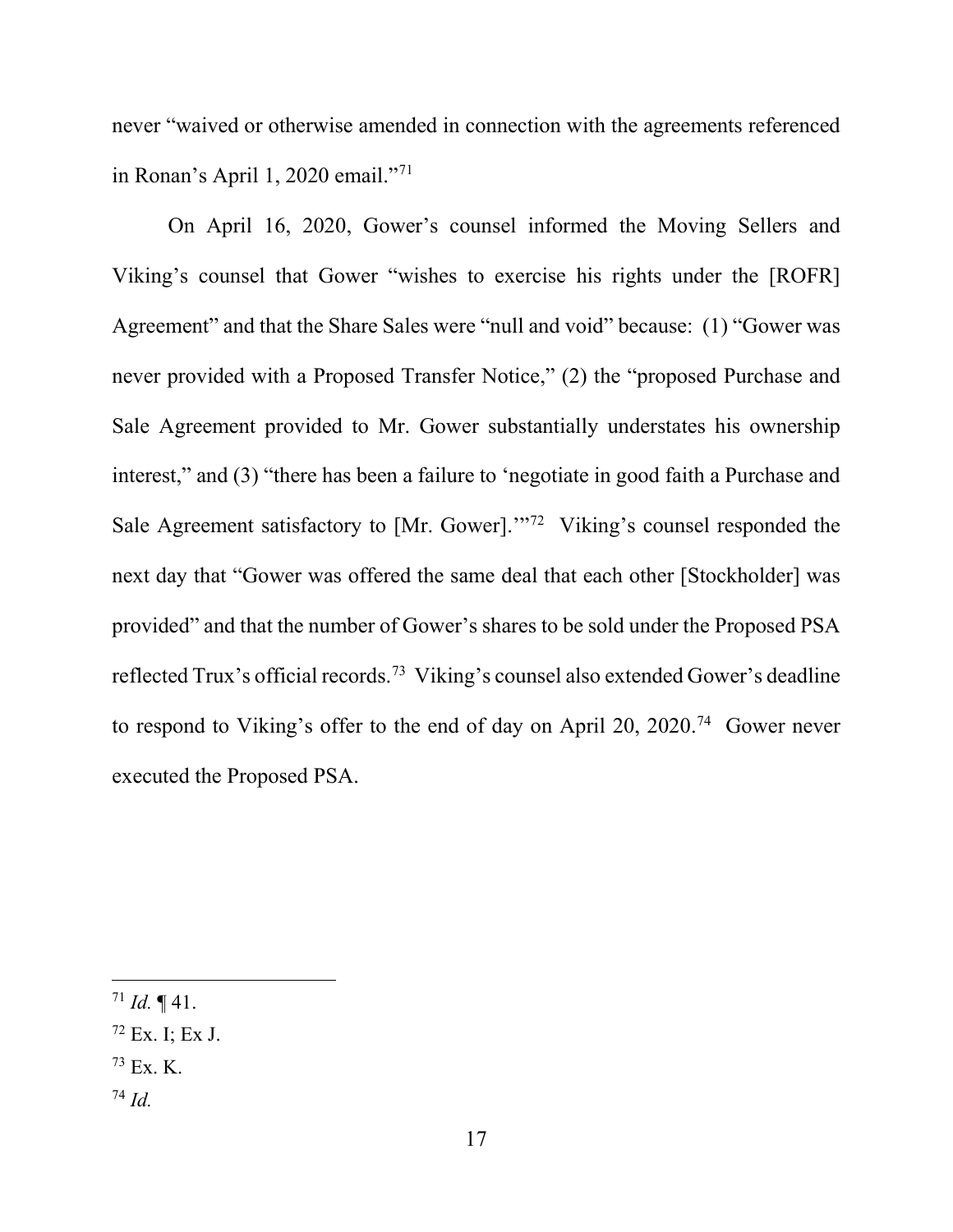### **D. Procedural History**

On November 19, 2020, Gower filed his Verified Complaint.<sup>75</sup> Trux, Viking, and the Moving Sellers filed motions to dismiss the Verified Complaint.76 On April 23, 2021, Gower filed an Amended Verified Complaint, which I refer to as the "Complaint."77 On May 24, 2021, Trux, Viking, and the Moving Sellers separately moved to dismiss the Complaint.78 On June 16, 2021, Richard filed a motion for leave to intervene as a Defendant.<sup>79</sup> The court granted the motion on July 9, 2021.<sup>80</sup> Richard has not moved to dismiss the Complaint.<sup>81</sup> After briefing, the court heard oral argument via remote video on November 8, 2021.<sup>82</sup>

<sup>75</sup> Dkt. 1.

<sup>76</sup> Dkt. 19–20.

<sup>77</sup> Dkt. 22.

<sup>78</sup> Dkt. 25–27.

<sup>79</sup> Dkt. 31.

<sup>80</sup> Dkt. 34.

<sup>81</sup> Instead, Richard has filed an answer and a "counterclaim." Dkt. 39. In his counterclaim, Richard "requests that if the Court enters the judgment Gower requests declaring 'the transfer of stock to Viking is 'null and void ab initio,' that the Court declare that [Richard]'s sale of 4,958,848 shares of Trux stock to Viking on April 7, 2020 is also 'null and void.'" *Id.* at 21. On August 19, 2021, Viking filed an answer to the counterclaim, seeming to question whether it is appropriately styled as a counterclaim rather than as a cross-claim. Dkt. 52 at 1. The Moving Sellers, Viking, and Gower have not responded to Richard's counterclaim. On August 19, 2021, Trux moved to dismiss Richard's counterclaim on the same grounds it has sought to dismiss Gower's claim for a declaratory judgment. Dkt. 51. On September 22, 2021, Richard and Trux filed a proposed order stipulating that Richard had not brought any claims against Trux and withdrawing Trux's motion to dismiss as moot. Dkt. 56. The court granted the proposed order on the same day. Dkt. 57.

 $82$  Dkt. 65.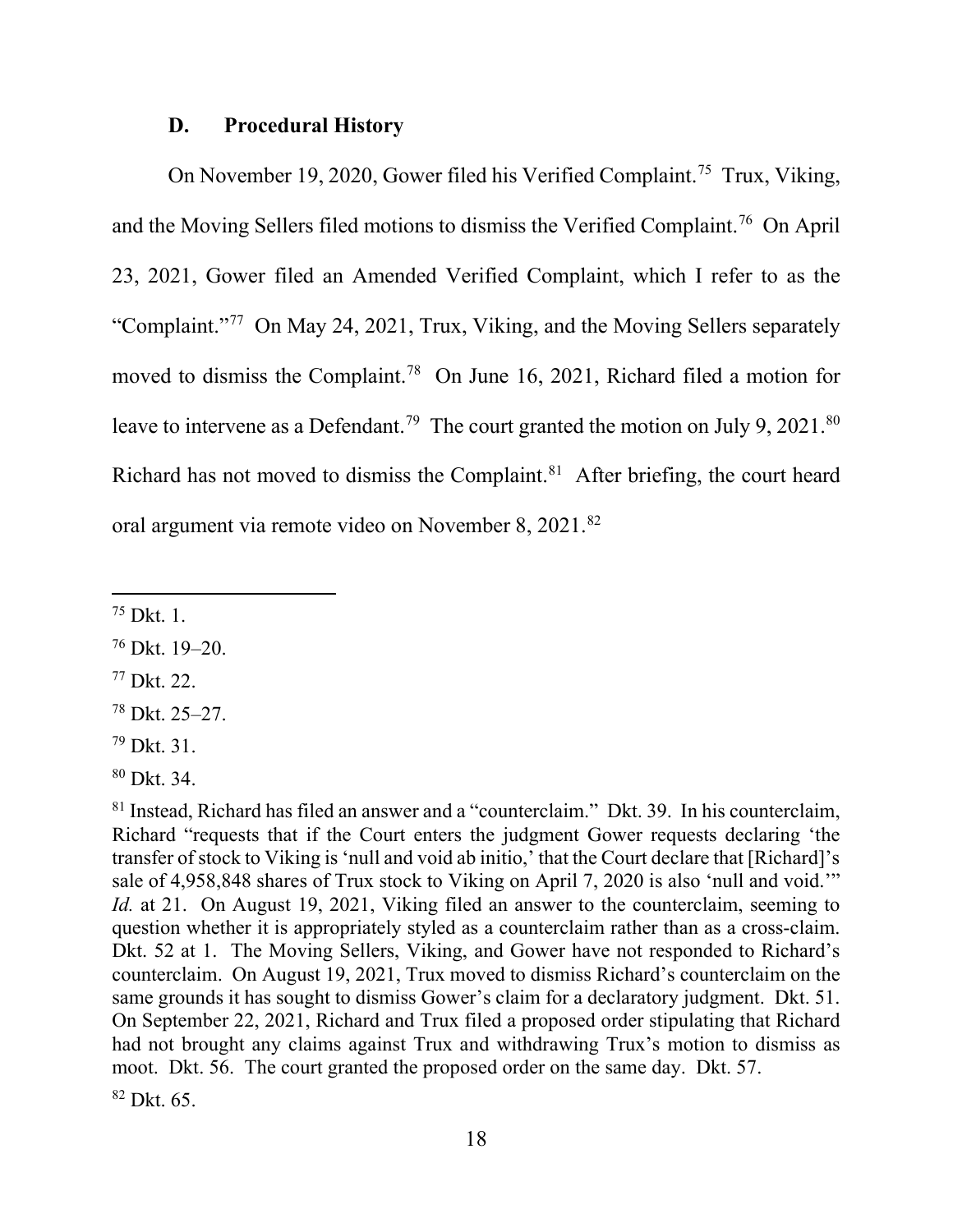### **II. ANALYSIS**

The Complaint contains three counts. Count I is a claim for declaratory judgment that the transfer of stock from the Moving Sellers to Viking is void. Count II is a breach of contract claim. Count III alleges that the Moving Sellers breached the implied covenant of good faith and fair dealing. The Complaint alleges, and no party contests, that the court has subject matter jurisdiction over the claims under 8 *Del. C.* 111.83

### **A. Standard of Review**

On a motion to dismiss for failure to state a claim under Court of Chancery Rule 12(b)(6), (a) all well-pleaded factual allegations are accepted as true; (b) even vague allegations are well-pleaded if they give the opposing party notice of the claim; and (c) the court must draw all reasonable inferences in favor of the nonmoving party. *Savor, Inc. v. FMR Corp.,* 812 A.2d 894, 896-97 (Del. 2002). "[D]ismissal is inappropriate unless the plaintiff would not be entitled to recover under any reasonably conceivable set of circumstances susceptible to proof." *Id.*  (internal quotations omitted). To make this determination, the Court "is not required to accept every strained interpretation of the allegations" the plaintiff proposes, but "only those reasonable inferences that logically flow from the face of the complaint."

<sup>83</sup> 8 *Del. C.* § 111(a)(3) confers upon the court the authority to "interpret, apply, enforce or determine the validity of the provisions of . . . [a]ny written restrictions on the transfer, registration of transfer or ownership of securities under §202 of this title."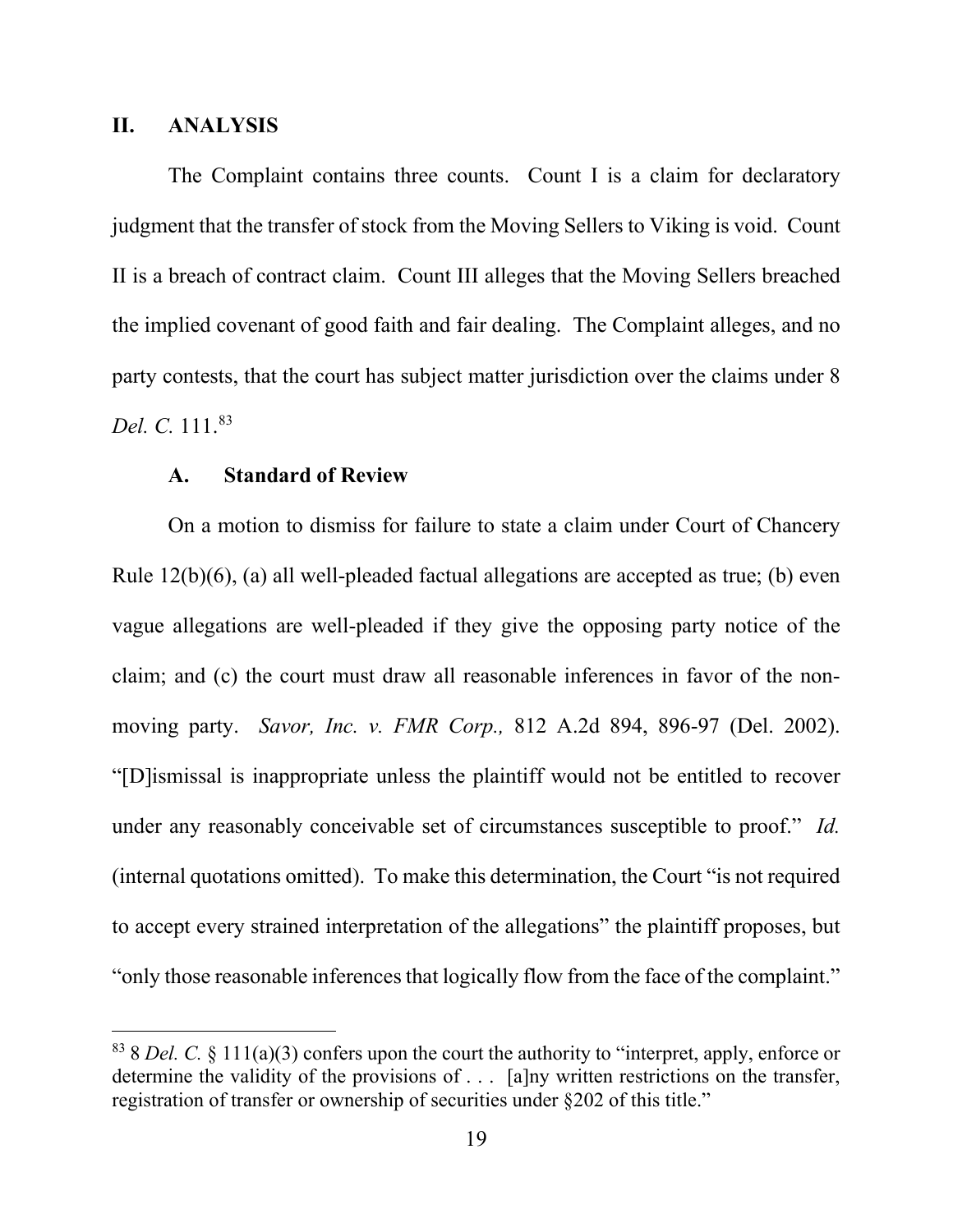*Roma Landmark Theaters v. Cohen Exhibition Co.*, 2020 WL 5816759, at \*7 (Del. Ch. Sept. 30, 2020) (quoting *In re Gen. Motors (Hughes) S'holder Litig.*, 897 A.2d 162, 168 (Del. 2006)). "[A] claim may be dismissed if allegations in the complaint or in the exhibits incorporated into the complaint effectively negate the claim as a matter of law." *Malpiede v. Townson*, 780 A.2d 1075, 1083 (Del. 2001).

Plaintiff's declaratory judgment claim is dependent upon the success of his claims for either breach of contract or breach of the implied covenant of good faith and fair dealing. Therefore, I first address the breach of contract and implied covenant claims.

# **B. Gower Has Adequately Alleged that the Share Sales Were the Product of a Breach of Contract.**

Count II alleges that the Moving Sellers breached their obligations under the ROFR Agreement to provide Gower written notice of the terms and conditions of the Share Sales "not later than sixty (60) days prior to the consummation of such Proposed Transfer."84 As a result, Gower maintains, the Share Sales were "not made in compliance" with the requirements of the ROFR Agreement.<sup>85</sup>

Under Delaware law, "the elements of a breach of contract claim are: (1) a contractual obligation; (2) a breach of that obligation by the defendant; and (3) a

 $84$  Pl.'s Ans. Br. to Viking 11 (quoting Ex. A  $\S$  2.1).

<sup>&</sup>lt;sup>85</sup> *Id.* at 10–11; Compl.  $\P$  56–57 (quoting Ex. A  $\&$  2.4).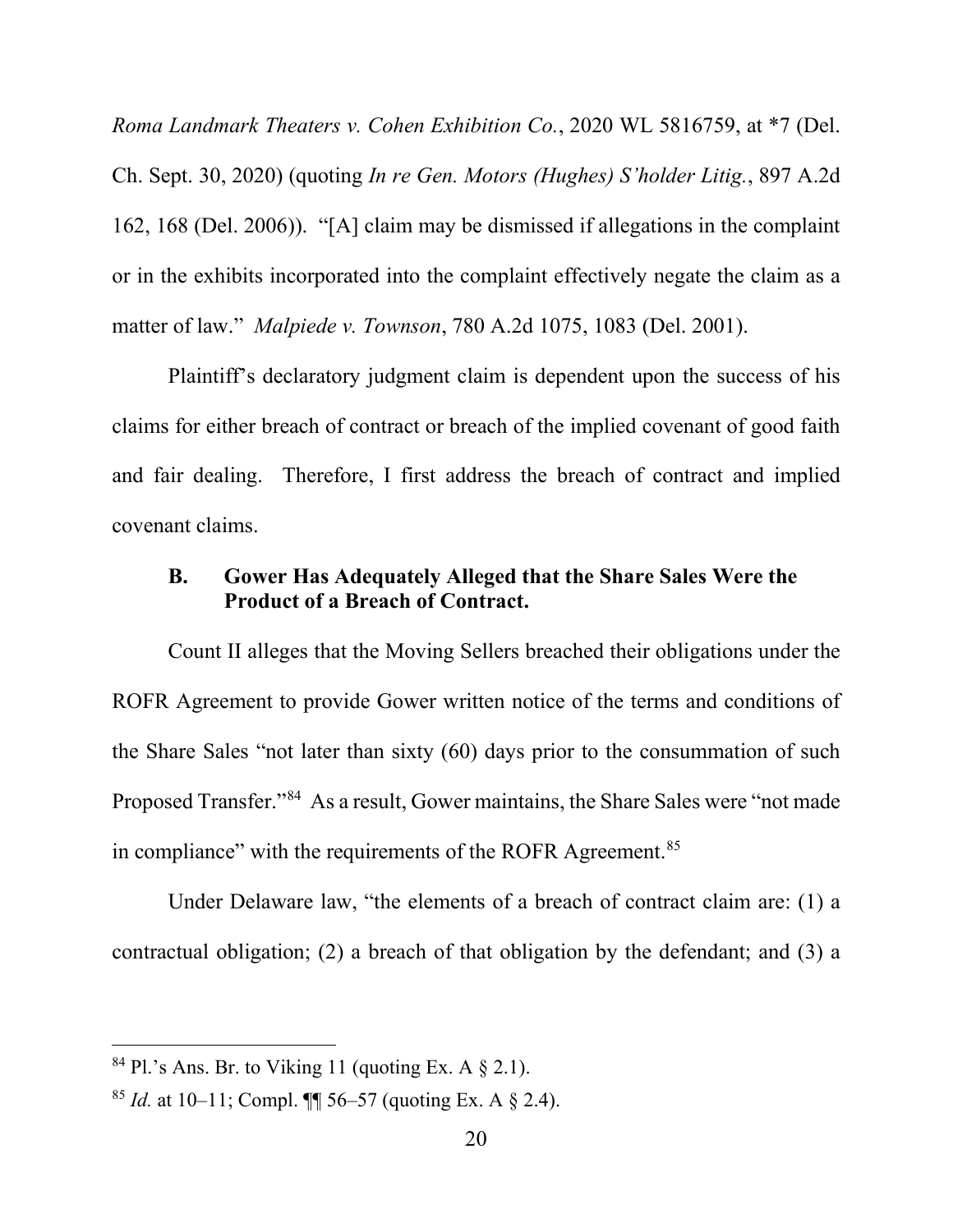resulting damage to the plaintiff." *Skye Min. Invs., LLC v. DXS Cap. (U.S.) Ltd.*, 2020 WL 881544, at \*14 (Del. Ch. Feb. 24, 2020). "When addressing whether a plaintiff has well pled the first two elements, the court must consider, and often construe, the proffered contract at the heart of the claim of breach." *Id.*

In Delaware, the construction of contract language presents a question of law. *Rhone-Poulenc Basic Chems. Co. v. Am. Motorists Ins. Co.*, 616 A.2d 1192, 1195 (Del. 1992). The court's "task is to fulfill the parties' shared expectations at the time they contracted." *Leaf Invenergy Co. v. Invenergy Renewables LLC*, 2019 WL 1965888, at \*6 (Del. May 2, 2019) (internal quotation marks and alterations omitted). The court starts with the text of the contract. *Sunline Comm'l Carriers, Inc. v. CITGO Petroleum Corp.*, 206 A.3d 836, 846 (Del. 2019). When a contract's language is clear and unambiguous, the court will give effect to the plain meaning of the contract's terms and provisions. *Osborn v. Kemp*, 991 A.2d 1153, 1159-60 (Del. 2010). The contract is to be read as a whole, giving effect to each term and provision, so as not to render any part of the contract mere surplusage. *Id.* at 1159. "If a contract is unambiguous, extrinsic evidence may not be used to interpret the intent of the parties, to vary the terms of the contract, or to create an ambiguity." *Eagle Indus., Inc. v. DeVilbiss Health Care, Inc.*, 702 A.2d 1228, 1232 (Del. 1997). If, however, the contract is ambiguous, the court may consider extrinsic evidence to determine the parties' intent. *Sunline Comm'l*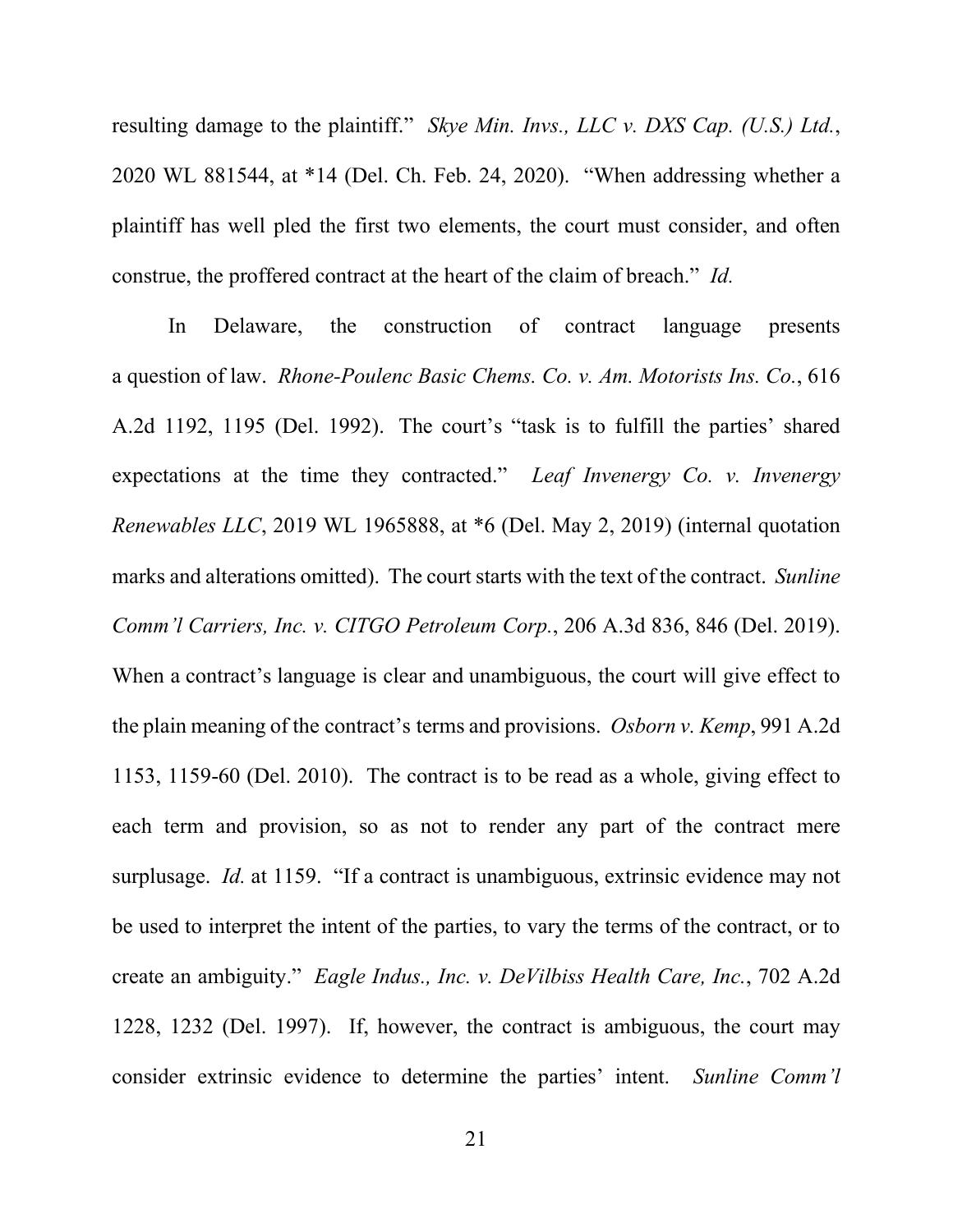*Carriers*, 206 A.3d at 847. But "[a] contract is not rendered ambiguous simply because the parties do not agree upon its proper construction." *Rhone-Poulenc*, 616 A.2d at 1196.

# **1. The Complaint Alleges the Moving Sellers Failed to Comply with the Notice Requirement of the ROFR Agreement.**

Section 2.1(b) of the ROFR Agreement plainly and unambiguously imposes an obligation on "each Stockholder proposing to make a Proposed Transfer" to provide notice to "each Closing Stockholder not later than sixty (60) days prior to the consummation of such Proposed Transfer" (the "Notice Requirement").<sup>86</sup> There is no dispute that the Moving Sellers were Stockholders or that Gower was a Closing Stockholder. The definition of "Proposed Transfer" applies to any "transfer"<sup>87</sup> of shares, and the definition of "Prospective Transferee" covers "any person" and thus also Viking.88 As this court has recognized, the plain meaning of the term "consummate" in the context of business transactions "refers to closing"—the time when the transactions contemplated by the agreement have been "completed." *Airborne Health, Inc. v. Squid Soap, LP*, 984 A.2d 126, 138–39 (Del. Ch. 2009). When the Moving Sellers agreed to sell their shares to Viking, they had "proposed"

 $86$  Ex. A § 2.1(b).

<sup>87</sup> *Id.* § 1.12.

<sup>88</sup> *Id.* § 1.14.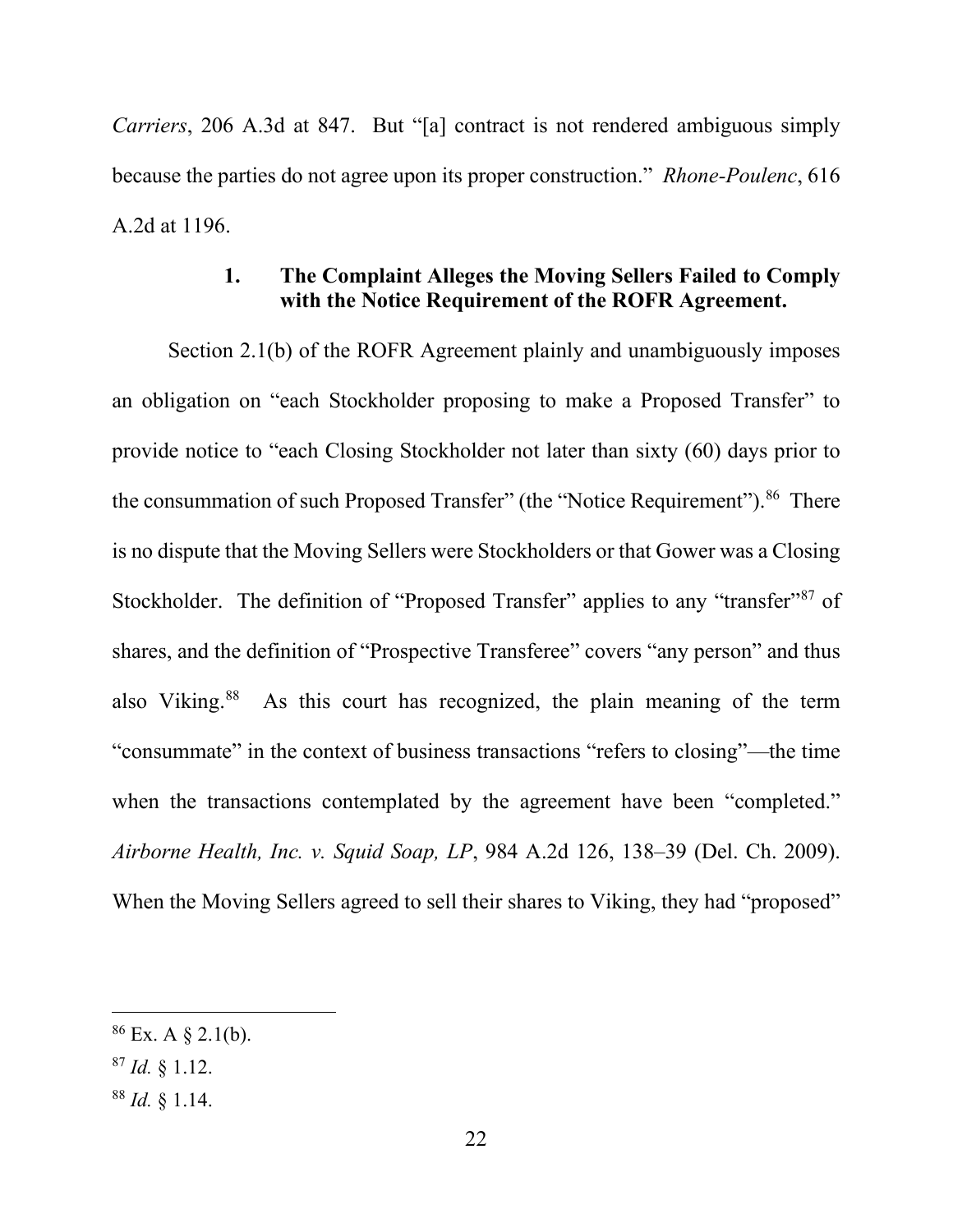to make a "Proposed Transfer," triggering an obligation to provide Gower with at least 60 days' notice before the Share Sales closed.

The Moving Defendants concede that the ROFR Agreement required the Moving Sellers to provide Closing Stockholders with 60 days' notice of the Proposed Transfer to Viking.<sup>89</sup> The Moving Defendants argue, however, that notice was only required to be provided to those Closing Stockholders that were seeking to "exercise primary, secondary, and tertiary first-refusal rights" and that "there is no suggestion in the . . . Complaint that Gower wanted to exercise—or could have exercised—any of those *first-refusal* rights."90 This position relies on the theory that the ROFR Agreement conditions the Notice Requirement on a Closing Stockholder's desire or ability to exercise its Right of Refusal. Because Gower was looking only to exercise a Co-Sale Right, this argument runs, he was entitled to only 15 days' notice under Section 2.3.

<sup>89</sup> Although Section 2.2(b), unlike Section 2.1(b), does not expressly provide that Closing Stockholders are entitled to 60 days' notice, the Moving Defendants have proceeded as though 60 days' notice was required to be provided to Closing Stockholders under both provisions. *See* Viking Opening Br. 4 ("Subsections 2.1 and 2.2 of the ROFR Agreement require each 'Stockholder proposing to make a Proposed Transfer' to 'deliver a Proposed Transfer Notice to [Trux], [Viking], each Investor other than [Viking] and *each Closing Stockholder* not later than sixty (60) days prior to the consummation of such Proposed Transfer.'")(emphasis added); Moving Sellers' Opening Br. at 4 (adopting and incorporating by reference "the arguments stated in the Viking Brief").

<sup>90</sup> Viking Opening Br. 14.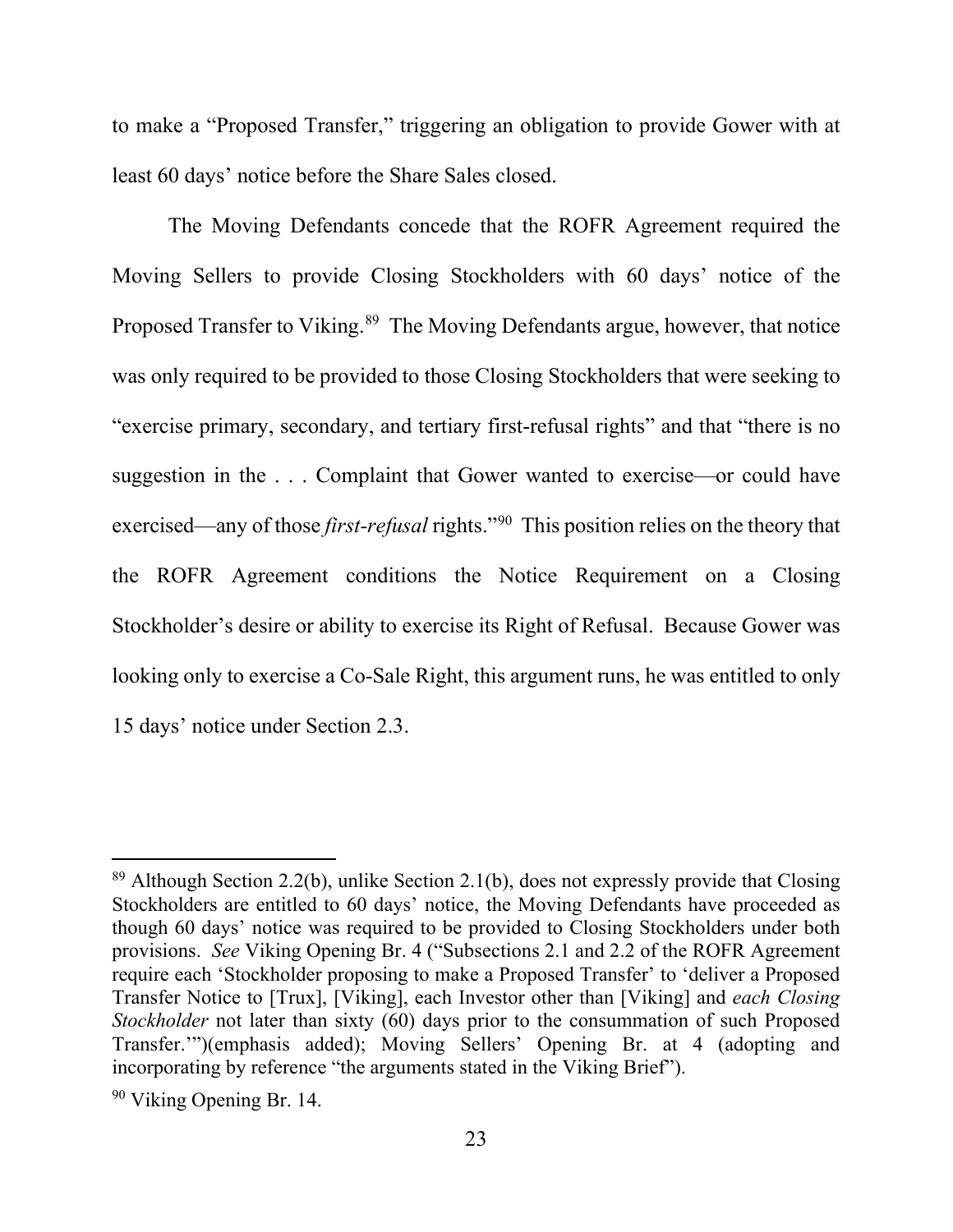This proposed limitation on the scope of the Notice Requirement in Section 2.1(b) is contrary to the plain meaning of the contract. When construing a contract, the court must give effect to all its provisions. *Salamone v. Gorman*, 106 A.3d 354, 368 (Del. 2014) (internal quotation marks omitted). While "general terms of the contract must yield to more specific terms," *Sunline Com. Carriers*, 206 A.3d at 846, the "meaning inferred from a particular provision cannot control the meaning of the entire agreement if such an inference conflicts with the agreement's overall scheme or plan." *Riverbend Cmty., LLC v. Green Stone Eng'g, LLC*, 55 A.3d 330, 335 (Del. 2012). The Moving Defendants' sole textual basis for limiting the scope of the Notice Requirement is that the requirement "is found in the two subsections governing the right of first refusal."91 The implication of this position is that even though Section 2.1(b) on its face requires 60 days' notice "to the Company, [Viking], each Investor other than [Viking] and each Closing Stockholder," the Notice Requirement only applies to Viking because Section 2.1 governs the Special ROFR right which only Viking possesses. That interpretation would render the bulk of the Notice Requirement in Section 2.1 mere surplusage and is not reasonable. Moving Defendants thus point to nothing in the text of ROFR Agreement that would justify limiting the scope of the Notice Requirement in the manner they propose.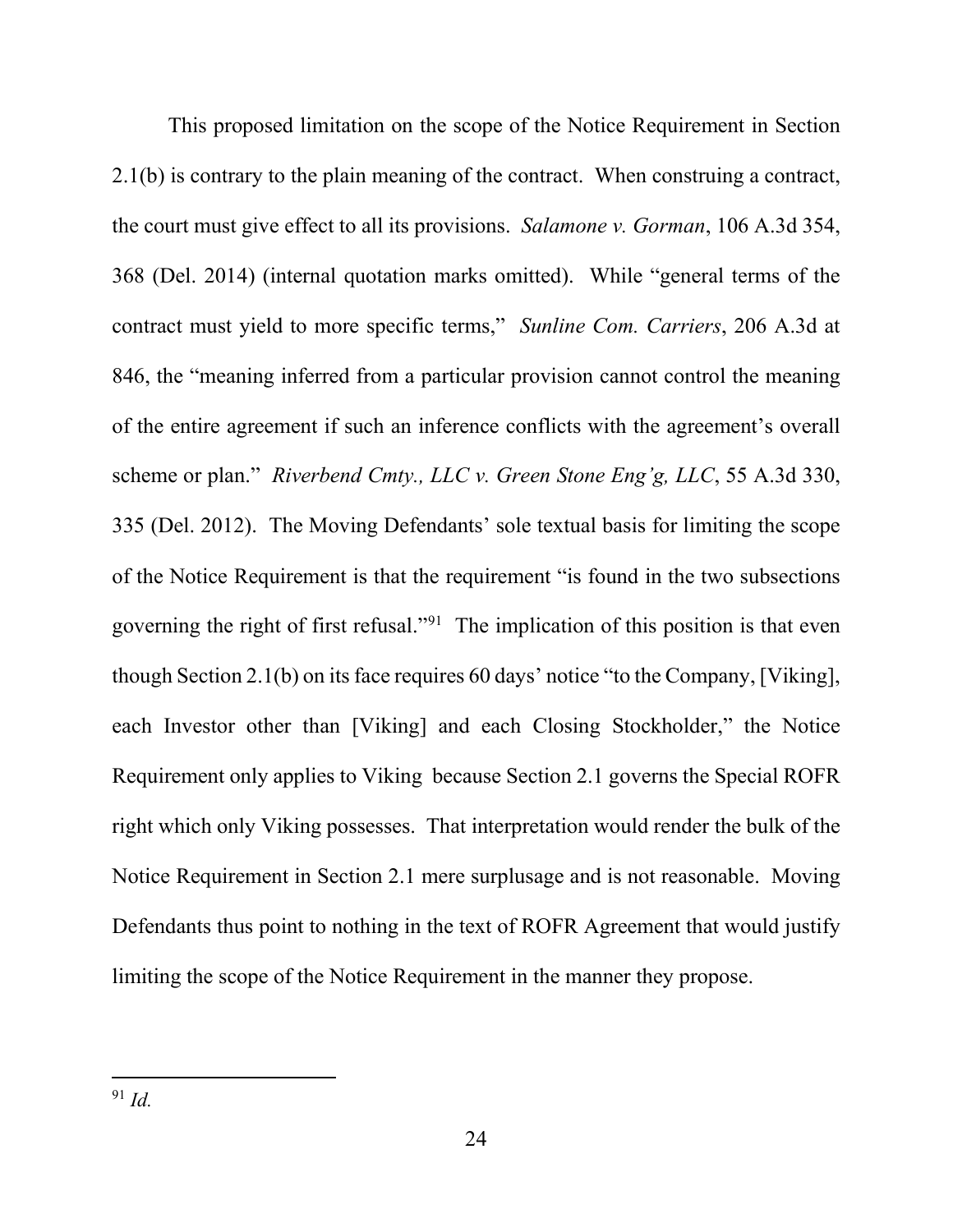Moving Defendants' atextual limitation would also undermine the structure of the contract. The unequivocal language of the Notice Requirement reflects the intent of the parties to structure the Rights of Refusal around requirements that facilitate the flow of information downstream. *See Union Oil Co. of California v. Mobil Pipeline Co.*, 2006 WL 3770834, at \*13 (Del. Ch. Dec. 15, 2006) (observing that "communication is one of the primary concerns" of a stockholders' agreement containing similar right of first refusal provisions, "as illustrated by the fact that it is structured around the ROFR Notice"). Gower's ability to exercise his Co-Sale Right, moreover, was tethered to the exercise by other Stockholders of their Rights of Refusal because the Co-Sale Right only vests "if any Transfer Stock subject to a Proposed Transfer is not purchased pursuant to Subsections 2.1 and 2.2."92 The Moving Defendants' interpretation of these provisions would instead make notice conditional upon the downstream actions of the contract parties. That gets things backwards and would rewrite the core mechanism by which the contract initiates the waterfall of Rights of Refusal and upon which the entire Sales Process hinges.

The Moving Sellers also take an even more extreme position, arguing that Gower was not entitled to even 15 days' notice because he never provided notice of his interest in selling his shares under Section 2.3(a).<sup>93</sup> Section 2.3(a) requires a

 $92$  Ex. A  $\S$  2.3(a).

<sup>93</sup> Moving Sellers' Opening Br. 7.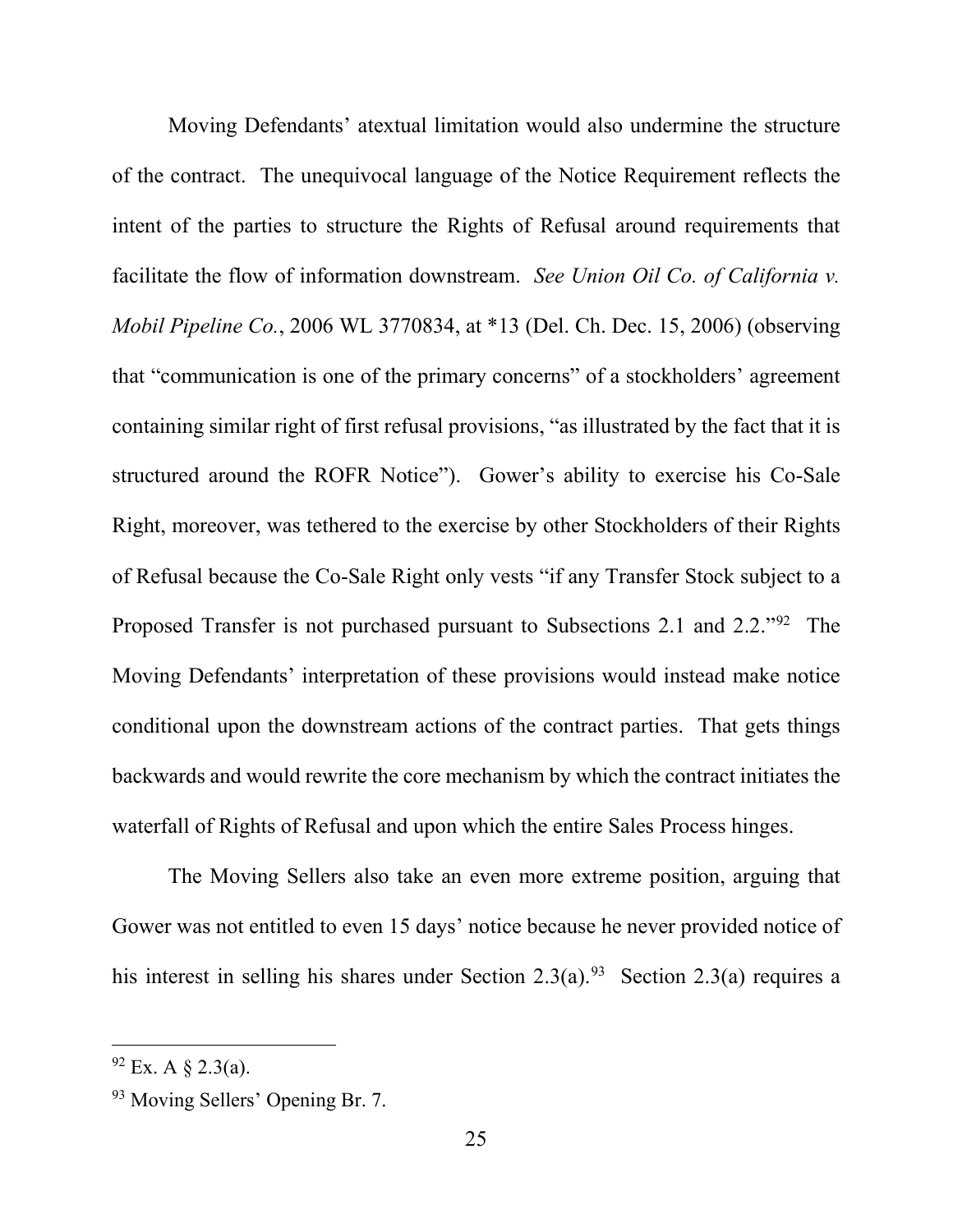Closing Stockholder to provide the requisite notice to *exercise* its Co-Sale Right; nothing in the provision conditions Gower's right to receive notice on his taking any affirmative actions. Moreover, for a Closing Stockholder to be able to provide requisite notice of its interest in a transaction, the Closing Stockholder must know about the transaction in the first place. Conditioning the Notice Requirement upon a declaration of interest from *Gower* would not only contradict the Notice Requirement but would also undermine the contract's basic structure. That is not a reasonable interpretation of Section 2.3(a). *See Veloric v. J.G. Wentworth, Inc.*, 2014 WL 4639217, at \*9 (Del. Ch. Sept. 18, 2014) (observing that the court "should avoid interpreting a term in an unreasonable way that would yield an absurd result or that would render other contractual language superfluous").

# **2. The Complaint Adequately Pleads that the Moving Sellers Failed to Provide Gower with Requisite Notice.**

Gower alleges that, when he received notice of the Share Sales on April 1, 2020, the Moving Sellers "had . . . already purported to transfer their Trux stock to Viking."94 The Moving Defendants do not argue otherwise. Gower is therefore entitled to the pleadings-stage inference that the Share Sales had already closed or

 $94$  Compl.  $\P$  5.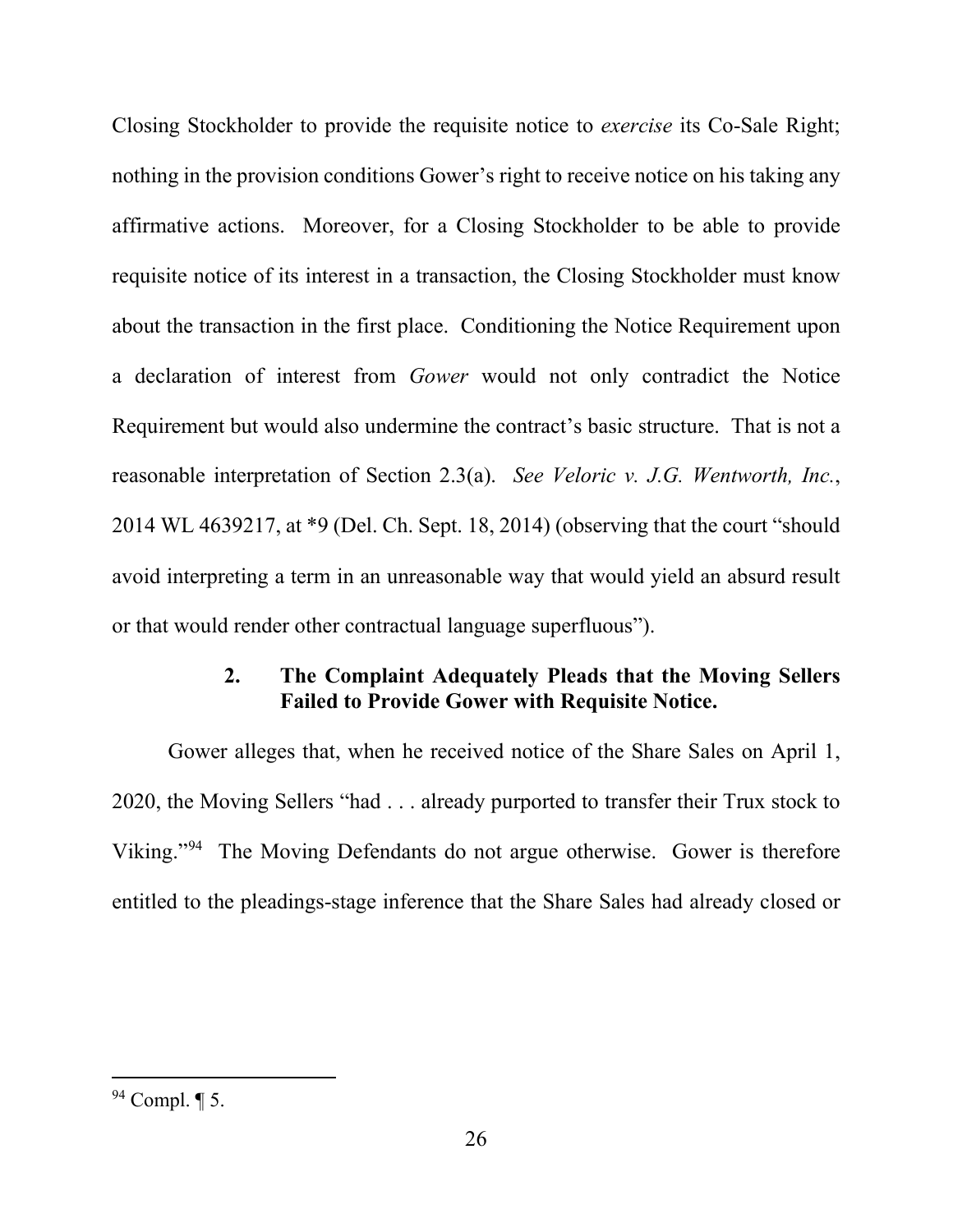would close sooner than 60 days from the announcement of the transactions on April  $1, 2020^{95}$ 

The Moving Defendants insist that even if Gower was not provided with the contractually mandated notice of the Proposed Transfer, the Notice Requirement was waived pursuant to a written stockholder consent.<sup>96</sup> This argument fails for several independent reasons.

Waiver is an affirmative defense. *Medek v. Medek*, 2008 WL 4261017, at \*10 (Del. Ch. Sept. 10, 2008). "To prove waiver, Defendants must prove Plaintiff voluntarily and intentionally relinquished a known right." *Id.* There is no executed waiver in the record. All that the Complaint shows is that Trux asked the Stockholders to execute a form of Written Consent on March 12, 2020. The Written

<sup>&</sup>lt;sup>95</sup> The stock purchase agreements governing the Share Sales between the Moving Sellers and Viking are not in the record. Trux and Viking refused to provide copies of those agreements to Gower's counsel. *See* Ex. G (Trux's counsel informing Gower's counsel that "the Company has instructed us not to do so"); Ex. H (Viking's counsel describing but failing to provide the agreements).

<sup>&</sup>lt;sup>96</sup> Viking Opening Br. 12 ("The Amended Complaint also shows that a majority of Trux's Stockholders waived the notice provision Gower now claims was breached."); *see also id*. at 15 ("a majority of the Stockholders 'waive[d] and forever release[d] all of the Stockholders' rights to the Right of First refusal in connection with the Transaction' including the right to 'notice' of the transaction"); *id*. ("That waiver forecloses any potential obligation to provide Gower with notice under subsections 2.1(b) or 2.2(b)."); *id.* ("Gower tries to circumvent that waiver . . . ."); *id*. at 17 ("Gower could not prevail on his lack-of-notice claim because Trux, Viking, and a majority of the Stockholders approved the transaction. While the ROFR Agreement contemplates a 60-day notice period to allow for various first refusal rights, the parties to that ROFR Agreement later 'authorize[d], approve[d], and consent[ed] to' the 'transactions contemplated by the Term Sheet.'" (emphasis omitted)).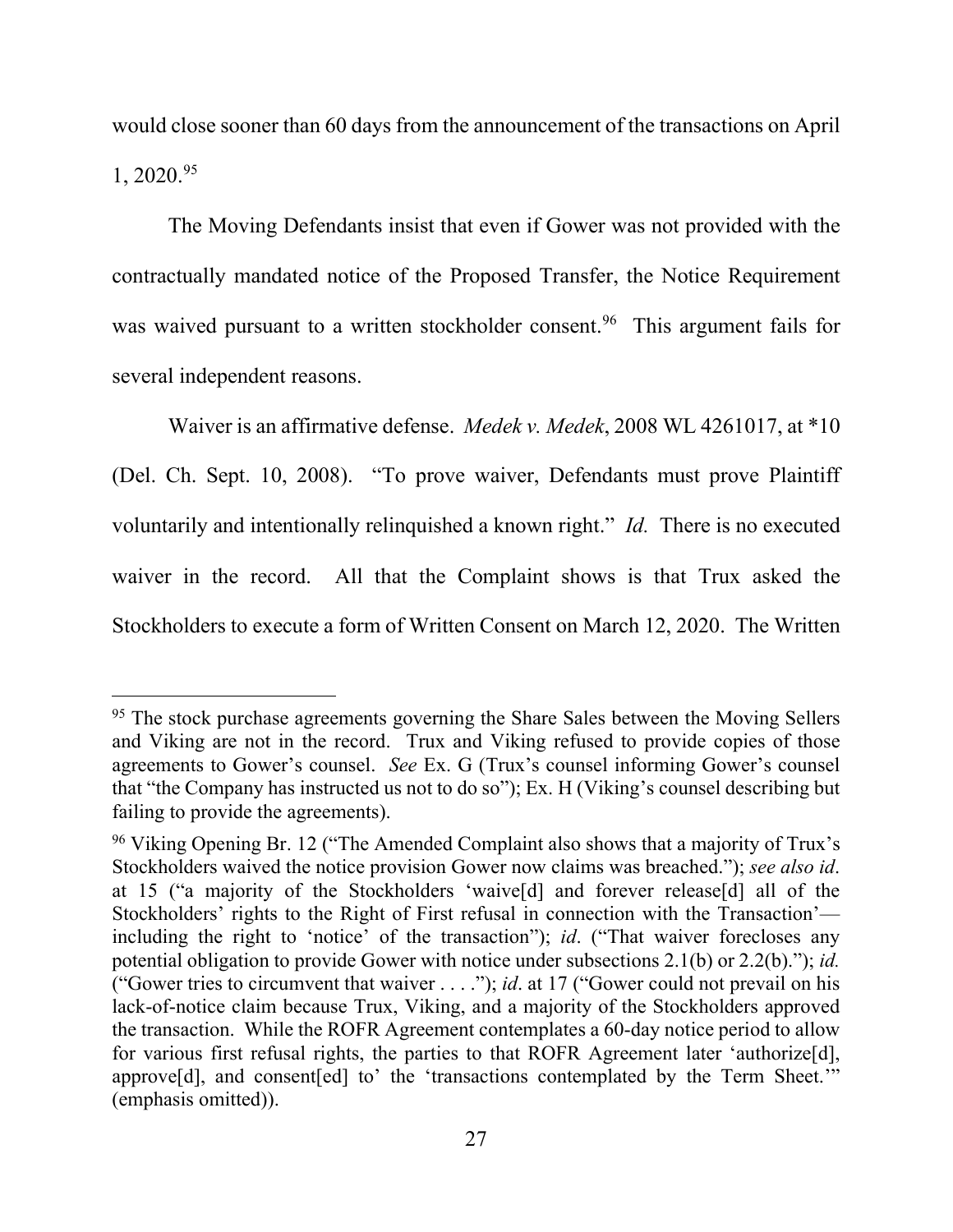Consent purports to "Resolve" that Stockholders "waive and forever release all of the Stockholders' rights to the Right of First Refusal in connection with the Transaction."97 The Transaction to which the Written Consent refers is reflected in an attached Term Sheet wherein Viking proposed to purchase all of the Company's outstanding shares for "approximately \$.9928 per share of common stock."98 An unsigned Written Consent, which does not reflect that it was executed by stockholders owning a majority of the Company's outstanding common stock, does not satisfy the Moving Defendants' burden on a motion to dismiss. *See Allen v. Prime Computer, Inc.*, 540 A.2d 417, 420 (Del. 1988) ("[F]or there to be valid stockholder action under § 228 written consents must be signed by holders of a majority of the outstanding voting shares.").

Even if the proposed Written Consent had been executed, <sup>99</sup> Gower's allegations support a reasonable inference that the Written Consent's waiver of the Notice Requirement did not extend to the Share Sales. Section 6.8 of the ROFR

 $97$  Ex. B.

<sup>98</sup> *Id.*

 $99$  The unsigned March 12, 2020 Written Consent states that it is a written consent pursuant to Section 228 of the Delaware General Corporation Law. Ex. B. The statute requires that action by less than unanimous written consent be provided to non-consenting stockholders. 8 *Del. C.* § 228 (e) ("Prompt notice of the taking of the corporation action without a meeting by less than unanimous consent shall be given to those stockholders . . . who have not consented and who, if the action had been taken at a meeting, would have been entitled to notice of the meeting . . . ."). None of the Defendants has contended that any such notice was provided to Gower or any other non-consenting Stockholder.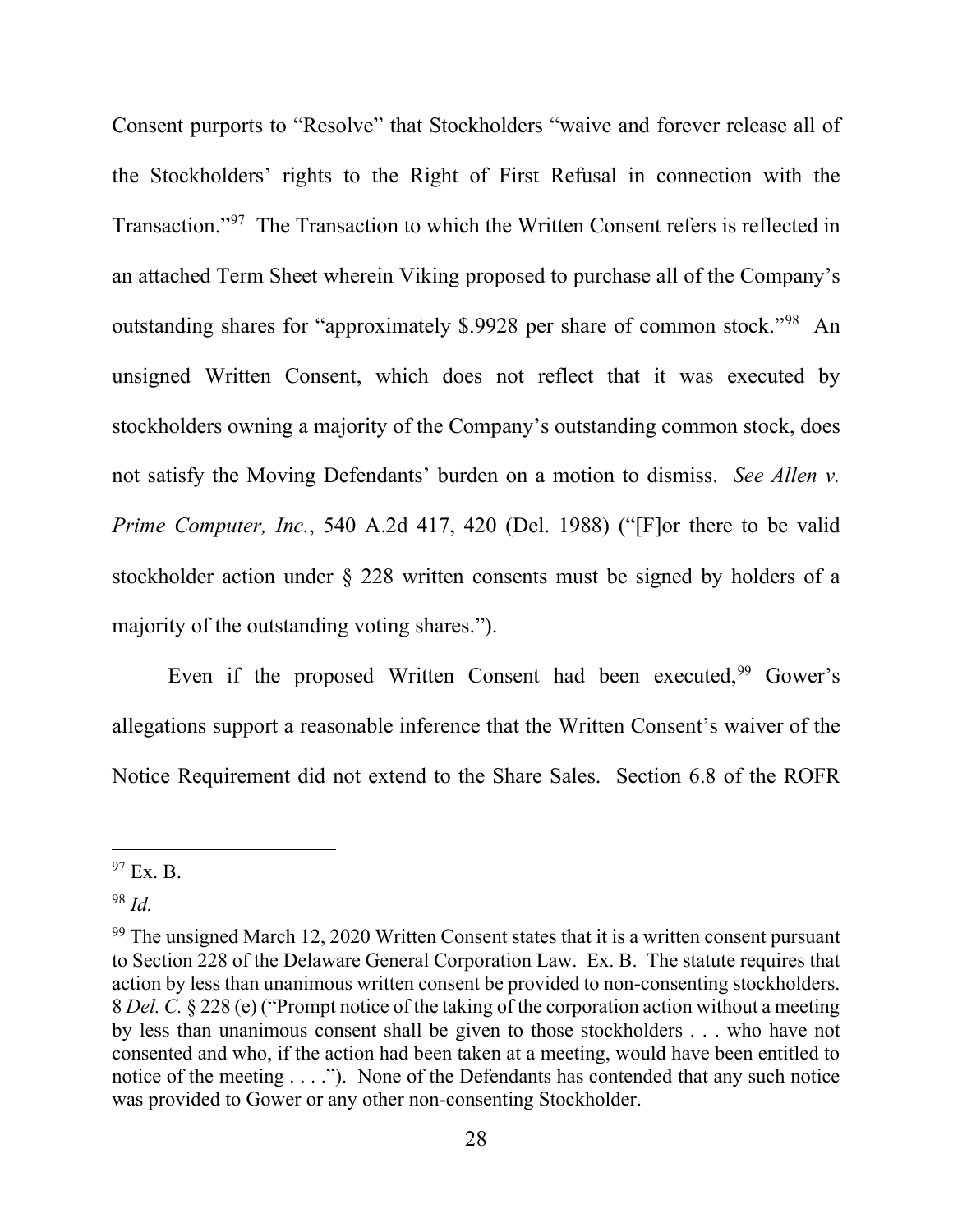Agreement provides that "[n]o waivers of or exceptions to any term, condition or provision of this Agreement, in any one or more instances, shall be deemed to be, or construed as, a further or *continuing waiver* of any such term, condition or provision."100 The well-pleaded allegations of the Complaint support a reasonable inference that the transaction proposed on March 12, 2020 to which the Written Consent applied was different from the actual Share Sales between Viking and the Moving Sellers.<sup>101</sup> Pursuant to the transaction proposed on March 12, 2020, Viking would purchase "all the outstanding shares . . . of capital stock held by all shareholders" for a price share of approximately \$0.99 per share.<sup>102</sup> Viking's proposal indicated that it would "expire" on March 18, 2020, and that Viking expected the "transaction can be closed on or before March 31, 2020."103 Contrast

<sup>&</sup>lt;sup>100</sup> Ex. A  $\delta$  6.8(a) (emphasis added).

<sup>&</sup>lt;sup>101</sup> Compl.  $\parallel$  35. Viking's argument that Gower understood that "there was already" sufficient shareholder approval of the Stockholder Consent," Viking Reply Br. 6, overstates an email exchange between Gower's counsel and the Company's counsel. In that email, Gower's counsel recounts their call from the prior evening. Gower's counsel stated: "To confirm, given your belief that there is no need for Mr. Gower to execute the Stockholder Consent (because there is already sufficient shareholder approval) and our concern with some of the language in the document, Mr. Gower will not be executing the Stockholder Consent." Ex. C. The fact that Gower's counsel was told that "there is already sufficient shareholder approval" does not establish the fact that there *was* sufficient approval, or that the Written Consent pertained to the transaction described in the April 1, 2020 email. *Id.*

 $102$  Ex. B.

 $103$  *Id.*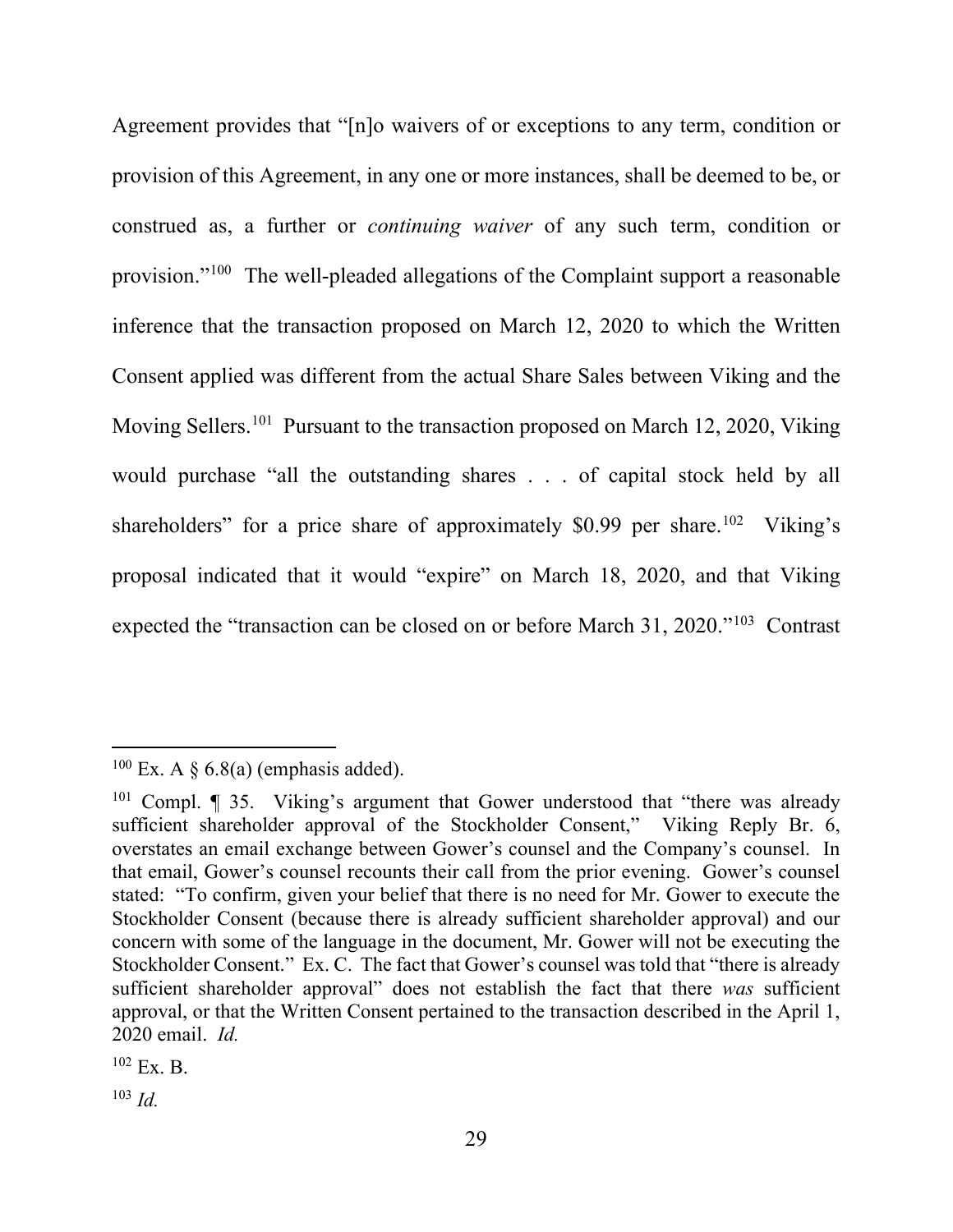that with Ronan's representations in the April 1, 2020 email.<sup>104</sup> That email, stating that Viking had entered into agreements to purchase the shares of the Moving Sellers, offered different terms than the March 12, 2020 proposal. The April 1, 2020 proposal gave Gower two options: he could either sell his shares for \$1.18 per share—with \$0.66 of that amount payable over 15 months—or for \$0.92 per share in a single up-front cash payment.<sup>105</sup> It is reasonable to infer for pleadings-stage purposes that Viking's initial proposal contemplated a different transaction and terms than that of April 1. When the Moving Sellers accepted Viking's offer to purchase their shares, they thereby proposed a different transaction to which the purported waiver did not apply.

Moving Defendants also argue that, as a practical matter, Gower had enough time to evaluate Viking's proposal and therefore received the benefit of the notice provisions. "When confronted with less than literal compliance with a notice provision, courts have required that a party substantially comply with the notice provision. The requirement of substantial compliance is an attempt to avoid harsh results . . . where the purpose of these [notice] requirements has been met." *Gildor*, 2006 WL 4782348, at \*7 (internal quotation marks omitted). But the Moving Defendants do not argue that the Moving Sellers attempted but failed to provide

<sup>104</sup> Ex. F.

<sup>105</sup> *Id.*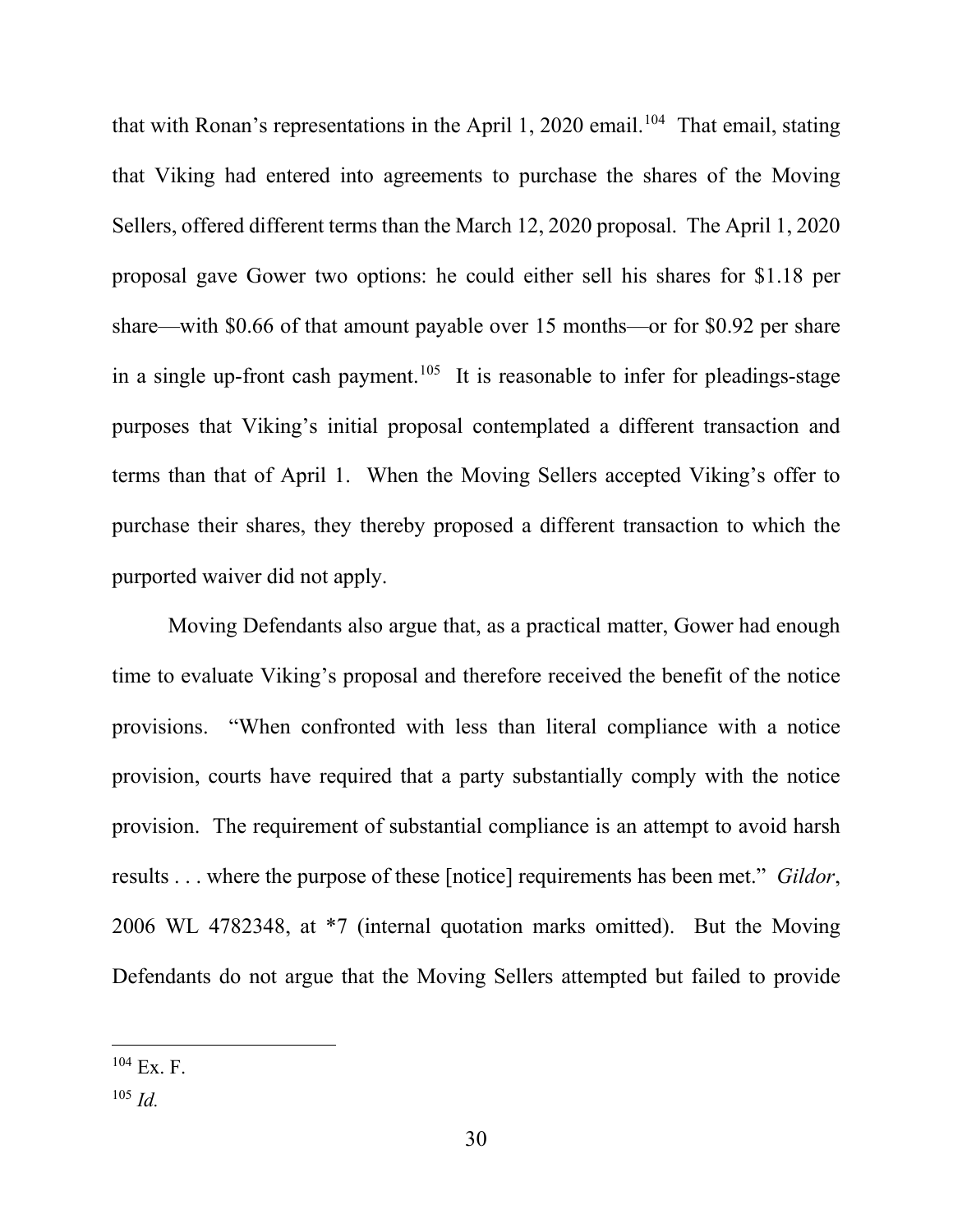Gower with 60 days' notice. The facts alleged in the Complaint indicate that the Moving Sellers made no such effort. The Moving Defendants now maintain the Moving Sellers did not *need* to try because Gower was only entitled to, at most, 15 days' notice. That argument is entirely inconsistent with the terms of the ROFR Agreement.

For these reasons, the Complaint contains well-pleaded allegations that the Moving Sellers breached the Notice Requirement in the ROFR Agreement. The motion to dismiss Count II is therefore denied.

# **C. The Claim for Breach of the Implied Covenant of Good Faith and Fair Dealing Is Duplicative of the Breach of Contract Claim and Is Dismissed.**

Count III alleges a breach of the implied covenant of good faith and fair dealing against the Moving Sellers for failure to provide notice consistent with the Notice Requirement of Section 2.1. The implied covenant of good faith and fair dealing inheres in every contract governed by Delaware law and requires "a party in a contractual relationship to refrain from arbitrary or unreasonable conduct which has the effect of preventing the other party to the contract from receiving the fruits of the bargain." *Dunlap v. State Farm Fire and Cas. Co.*, 878 A.2d 434, 442 (Del. 2005) (quoting *Wilgus v. Salt Pond Inv. Co.*, 498 A.2d 151, 159 (Del. Ch. 1995) (internal quotation marks omitted)). "[T]he implied covenant only applies where a contract lacks specific language governing an issue and the obligation the court is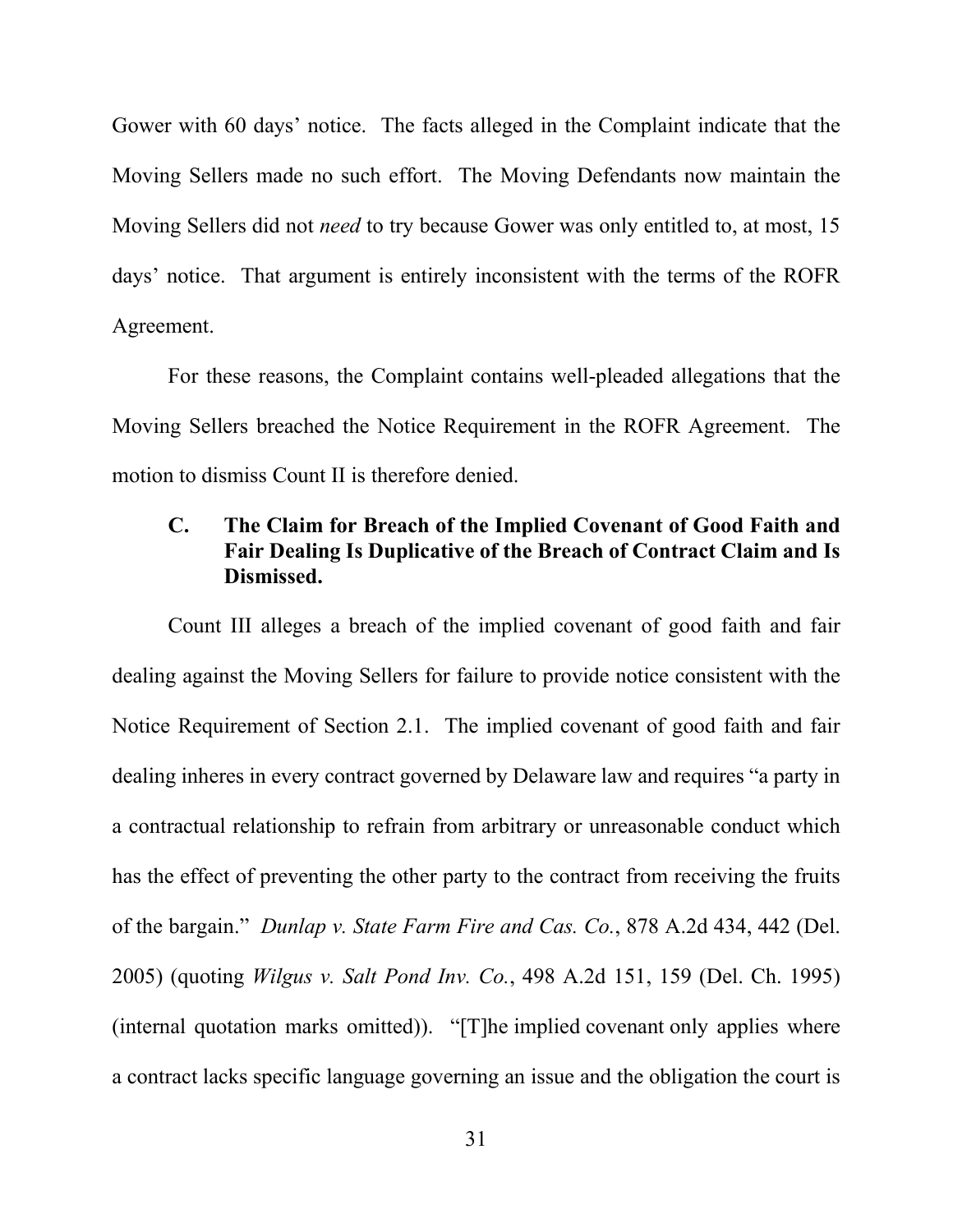asked to imply advances, and does not contradict, the purposes reflected in the express language of the contract." *Alliance Data Sys. Corp. v. Blackstone Cap. P'rs V L.P.,* 963 A.2d 746, 770 (Del. Ch.), *aff'd,* 976 A.2d 170 (Del. 2009). "The doctrine thus operates only in that narrow band of cases where the contract as a whole speaks sufficiently to suggest an obligation and point to a result, but does not speak directly enough to provide an explicit answer." *Airborne Health, Inc. v. Squid Soap, LP*, 984 A.2d 126, 146 (Del. Ch. 2009). "[T]he covenant is a limited and extraordinary legal remedy. As such, the implied covenant does not apply when the contract addresses the conduct at issue, but only when the contract is truly silent concerning the matter at hand." *Oxbow Carbon & Minerals Hldgs., Inc. v. Crestview-Oxbow Acquisition, Inc.*, 202 A.3d 482, 507 (Del. 2019) (cleaned up).

"Because express contractual provisions 'always supersede' the implied covenant, an implied covenant claim will not survive a motion to dismiss if it duplicates breach of contract claims." *Bandera Master Fund LP v. Boardwalk Pipeline P'rs, LP*, 2019 WL 4927053, at \*22 (Del. Ch. Oct. 7, 2019). In his answering brief, Gower clarifies that he asserts his breach of the implied covenant claim in the alternative, in the event the court were to determine that the Complaint failed to state a claim for breach of contract.<sup>106</sup> Because the court has determined

 $106$  Pl.'s Ans. Br. to Moving Sellers 11–12.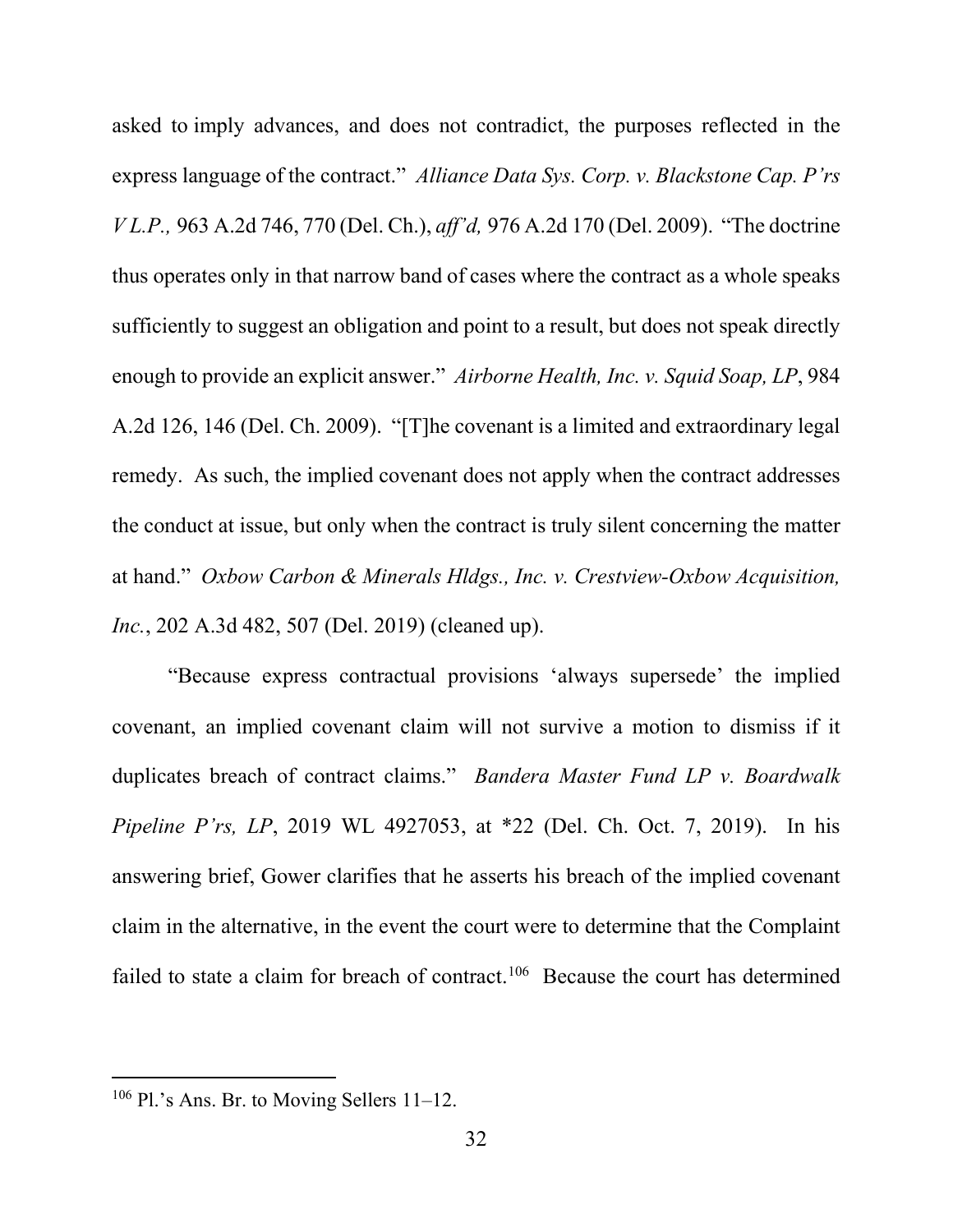that Count II states a claim for breach of contract, the implied covenant claim is "duplicative and not viable." *Edinburgh Hldgs., Inc. v. Educ. Affiliates, Inc.*, 2018 WL 2727542, at \*9 (Del. Ch. June 6, 2018). As such, the claim "fails as a matter of law and must be dismissed." *Id.*

### **D. Plaintiff Has Stated a Claim for Declaratory Relief.**

Count III seeks a declaratory judgment that the Share Sales are void. Gower argues that the failure to provide the contractually mandated notice under the ROFR Agreement renders any non-compliant transaction void under Section 2.4: "Any Proposed Transfer not made in compliance with the requirements of this Agreement *shall be null and void ab initio*, shall not be recorded on the books of the Company or its transfer agent and shall not be recognized by the Company."<sup>107</sup> Moving Defendants do not dispute that the notice requirements in the ROFR Agreement constitute "requirements" for purposes of Section 2.4.

Defendants raise three arguments specific to Gower's declaratory judgment claim. First, the Moving Defendants argue that the court should dismiss the claim on equitable grounds because Gower waited too long to seek a declaratory judgment. Second, the Moving Defendants argue that Gower is not entitled to declaratory relief

<sup>&</sup>lt;sup>107</sup> Ex. A  $\S$  2.4(a) (emphasis added).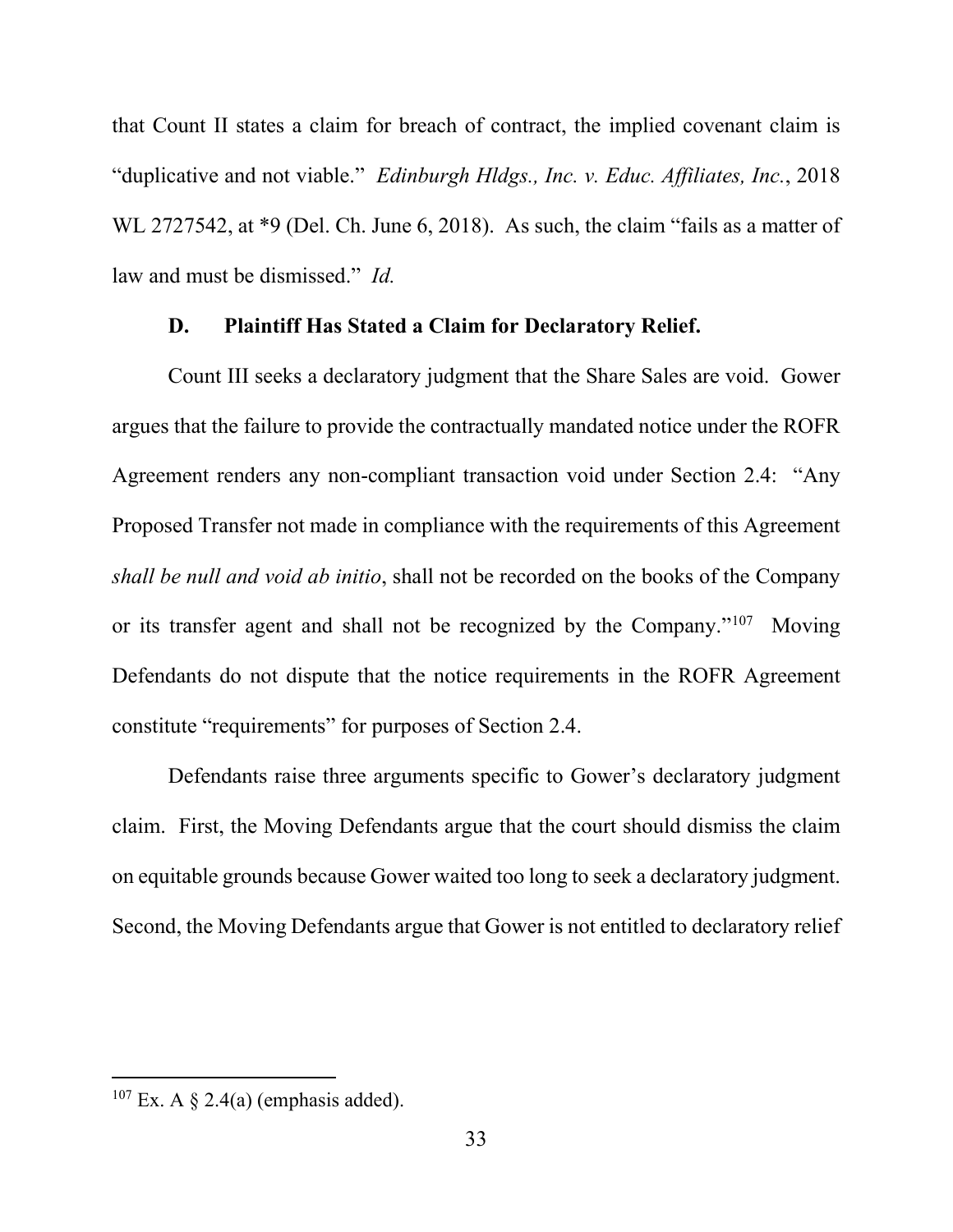because he has not alleged harm to his stock. Third, Trux argues that it should be dismissed from this action because it is not a proper party.

The Declaratory Judgment Act, 10 *Del. C.* § 6501 *et seq.*, gives the court the power to issue declaratory judgments. A declaratory judgment is a creature of statute and "not a purely equitable remedy." *Kraft v. WisdomTree Invs., Inc.*, 145 A.3d 969, 985 (Del. Ch. 2016). When "declaratory relief is sought, all persons shall be made parties who have or claim any interest which would be affected by the declaration, and no declaration shall prejudice the rights of persons not parties to the proceeding." 10 *Del. C.* § 6511. This court has found occasion not to dismiss a declaratory judgment claim where the defendant's "interest in the controversy" was not "so attenuated that it could not properly have been named as a defendant." *Sprint Nextel Corp. v. iPCS, Inc.*, 2008 WL 2737409, at \*14 (Del. Ch. July 14, 2008).

The court's power to issue declaratory judgments is limited by the well-settled principle that a declaratory judgment must "address an actual controversy between parties with affected rights." *Lynch v. Gonzalez*, 2020 WL 5648567, at \*6 (Del. Ch. Sept. 22, 2020). For the case or controversy requirement to be satisfied:

(1) [The case] must be a controversy involving the rights or other legal relations of the party seeking declaratory relief; (2) it must be a controversy in which the claim of right or other legal interest is asserted against one who has an interest in contesting the claim; (3) the controversy must be between parties whose interests are real and adverse; [and] (4) the issue involved in the controversy must be ripe for judicial determination.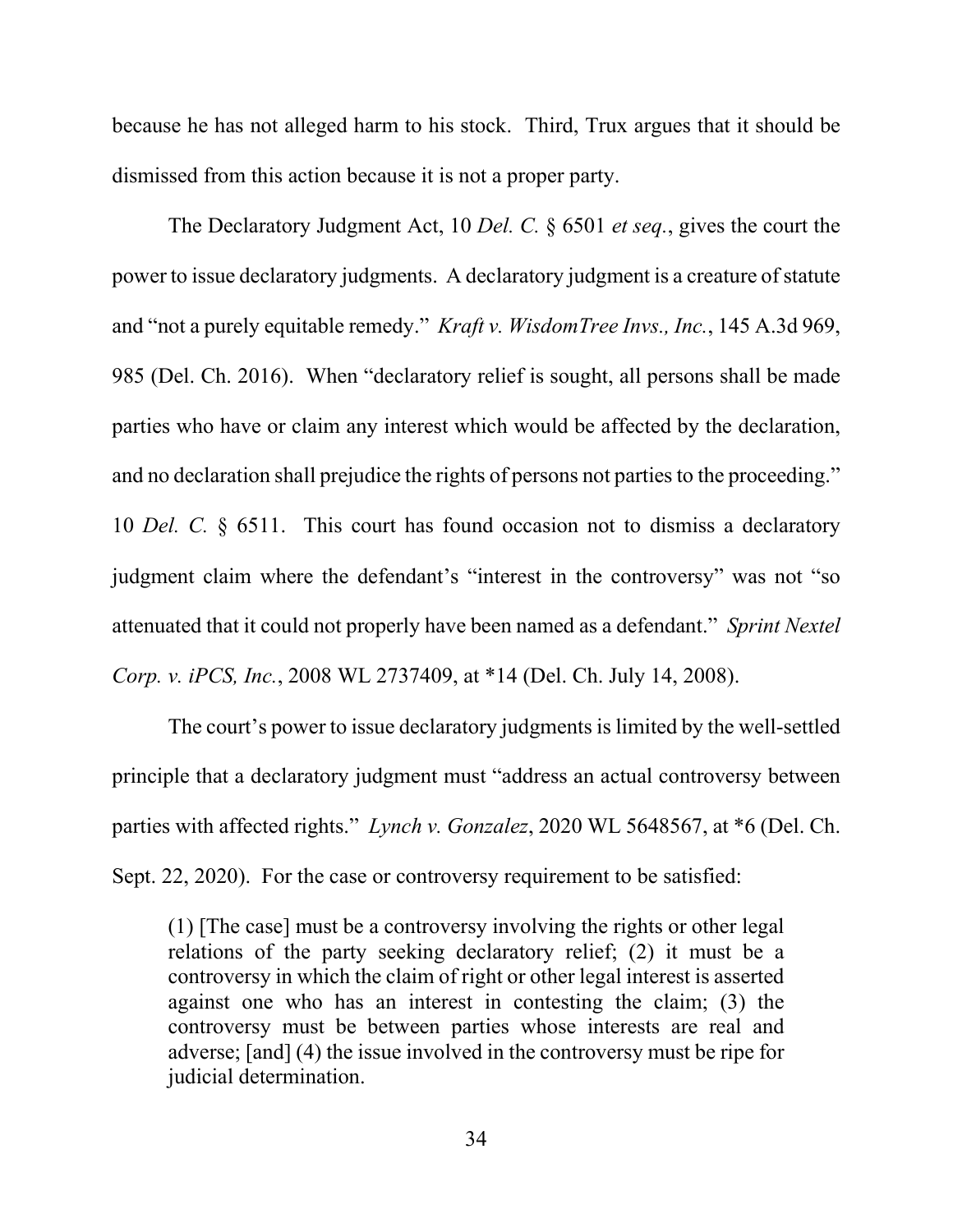*Rollins Int'l, Inc. v. Int'l Hydronics Corp.*, 303 A.2d 660, 662–63 (Del. 1973). The case or controversy requirement serves to ensure that an "application for declaratory relief" does not turn into "a contingent, speculative venture that would require the Court to issue an advisory opinion." *K&K Screw Prod., L.L.C. v. Emerick Cap. Invs., Inc.*, 2011 WL 3505354, at \*9 (Del. Ch. Aug. 9, 2011). Even when the requirement is met, the court may dismiss a defendant if it would be "inequitable for this Court to require [the defendant] to remain as a defendant in [the] action." *Sprint Nextel Corp.*, 2008 WL 2737409, at \*14.

# **1. Moving Defendants' Thinly Veiled Laches Argument Cannot Be Decided at this Stage.**

Moving Defendants argue that the court should exercise its discretion to deny Gower a declaratory judgment on equitable grounds. Declaratory judgment would be inequitable, Moving Defendants aver, because Gower waited 232 days to file his lawsuit and unwinding the Share Sales would cause substantial prejudice to the Moving Defendants and Trux.<sup>108</sup> Moving Defendants' appeal to equity and the exercise of discretion is nothing short of a laches defense. "[D]ismissal of the complaint based upon an affirmative defense is inappropriate" under Delaware law "[u]nless it is clear from the face of the complaint that an affirmative defense exists and that the plaintiff can prove no set of facts to avoid it." *Reid v. Spazio*, 970 A.2d

<sup>108</sup> *Id.* at 27–28.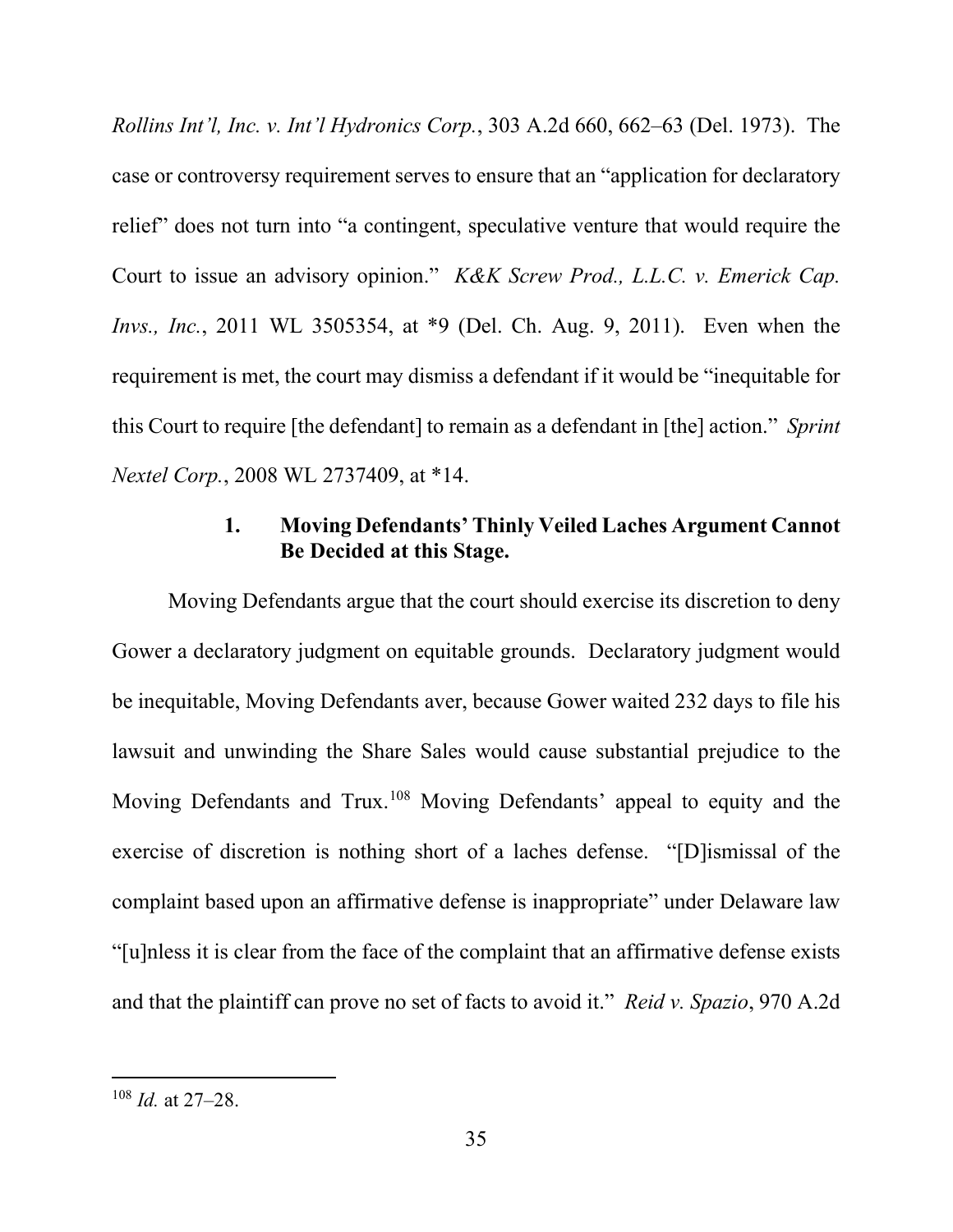176, 183–84 (Del. 2009). "[L]aches generally requires proof of three elements: first, knowledge by the claimant; second, unreasonable delay in bringing the claim; and third, resulting prejudice to the defendant." *Whittington v. Dragon Grp., L.L.C.*, 991 A.2d 1, 8 (Del. 2009) (quoting *Reid*, 970 A.2d at 182–83) (cleaned up). Whether Gower unreasonably delayed in filing his complaint and whether the Moving Defendants and Trux would suffer prejudice due to Gower's inaction is a factual question to be resolved at a later stage in the proceedings. *See Reid*, 970 A.2d at 183 ("In ruling on a motion to dismiss under Court of Chancery Rule 12(b)(6), the Court is generally limited to facts appearing on the face of the pleadings. Accordingly, affirmative defenses, such as laches, are not ordinarily well-suited for treatment on such a motion.").In that regard, the Moving Defendants do not address Gower's argument that any claim of unreasonable delay fails under the express terms of the contract. Section 6.7 provides that "no delay or omission to exercise any right, power or remedy accruing to any party under this Agreement, shall impair any such right, power or remedy of such non-breaching or non-defaulting party."109 "Delaware courts do not lightly trump the freedom to contract and, in the absence of some countervailing public policy interest, courts should respect the parties' bargain." *Gildor*, 2006 WL 4782348, at \*11. I need not definitively decide the

 $109$  Ex. A  $\delta$  6.7.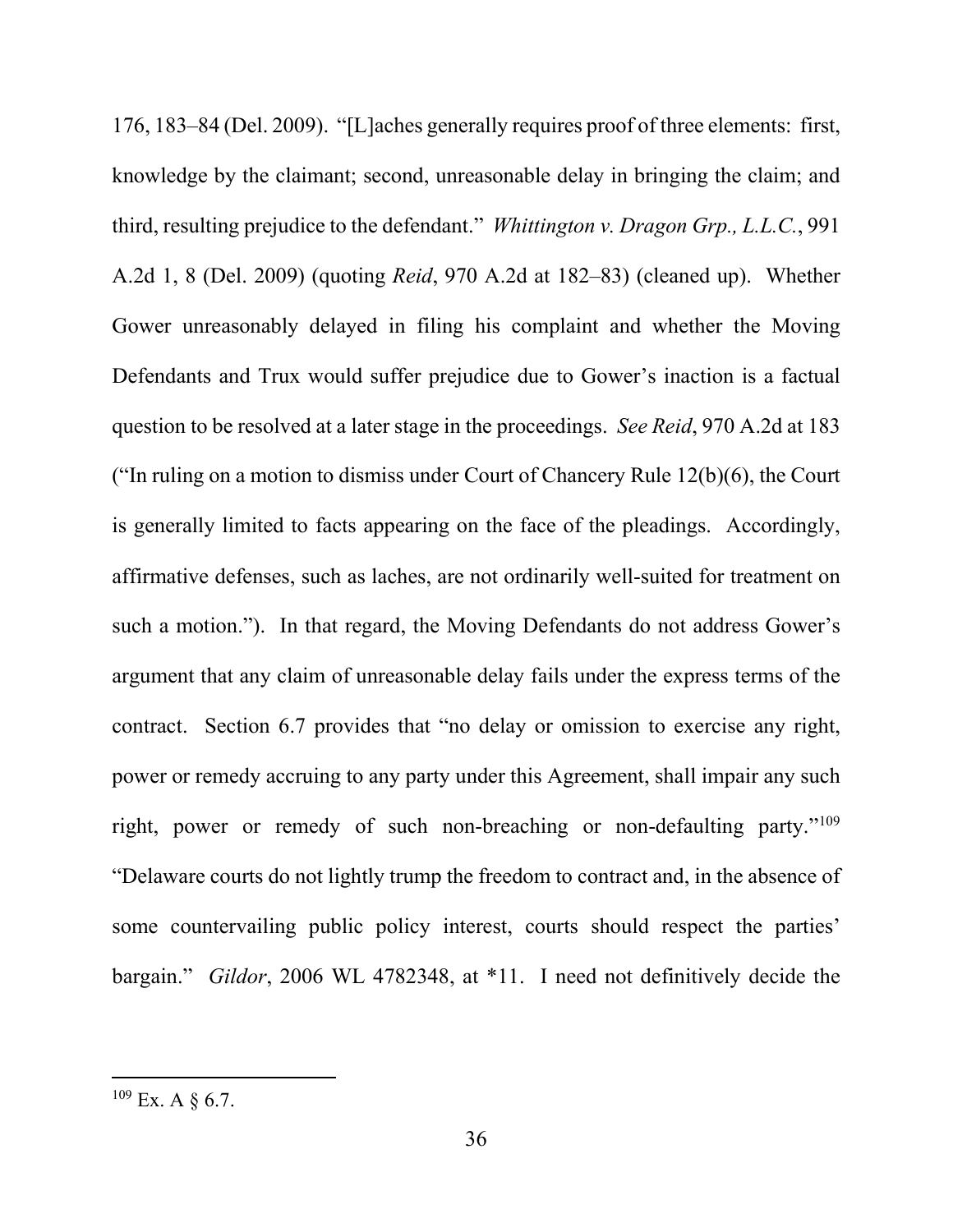applicability of that provision on this motion. The parties have not fully briefed it. For present purposes, it is not "clear from the face of the complaint that an affirmative defense exists and that the Plaintiff can prove no set of facts to avoid it." *Reid*, 970 A.2d at 183*.* In any event, it is premature for me to deny the Plaintiff the discretionary remedy of declaratory relief based upon a thinly veiled laches defense on a motion to dismiss.

# **2. Gower's Request for an Alternative Remedy of Damages Does Not Compel Dismissal of His Request for Relief.**

Moving Defendants argue that Gower is not entitled to declaratory judgment because Gower has not alleged any "damage to the value of his holding resulting from the transaction."110 The Moving Defendants confuse the arguments and the relief sought in the Complaint. Plaintiff seeks a declaratory judgment that the Share Sales are void under the ROFR Agreement.<sup>111</sup> Damages is sought "[i]n the alternative."112 Moving Defendants, as parties to the ROFR Agreement, ignore that they have already stipulated that "any breach of this Agreement would result in substantial harm to the other parties hereto *for which monetary damages alone could not adequately compensate.*"<sup>113</sup> Gower's claim requires a "determination of rights

<sup>110</sup> Viking Opening Br. 11.

 $111$  Compl.  $\P$  6.

 $^{112}$  *Id.* ¶ 7.

<sup>&</sup>lt;sup>113</sup> Ex. A  $\S$  2.4(a) (emphasis added).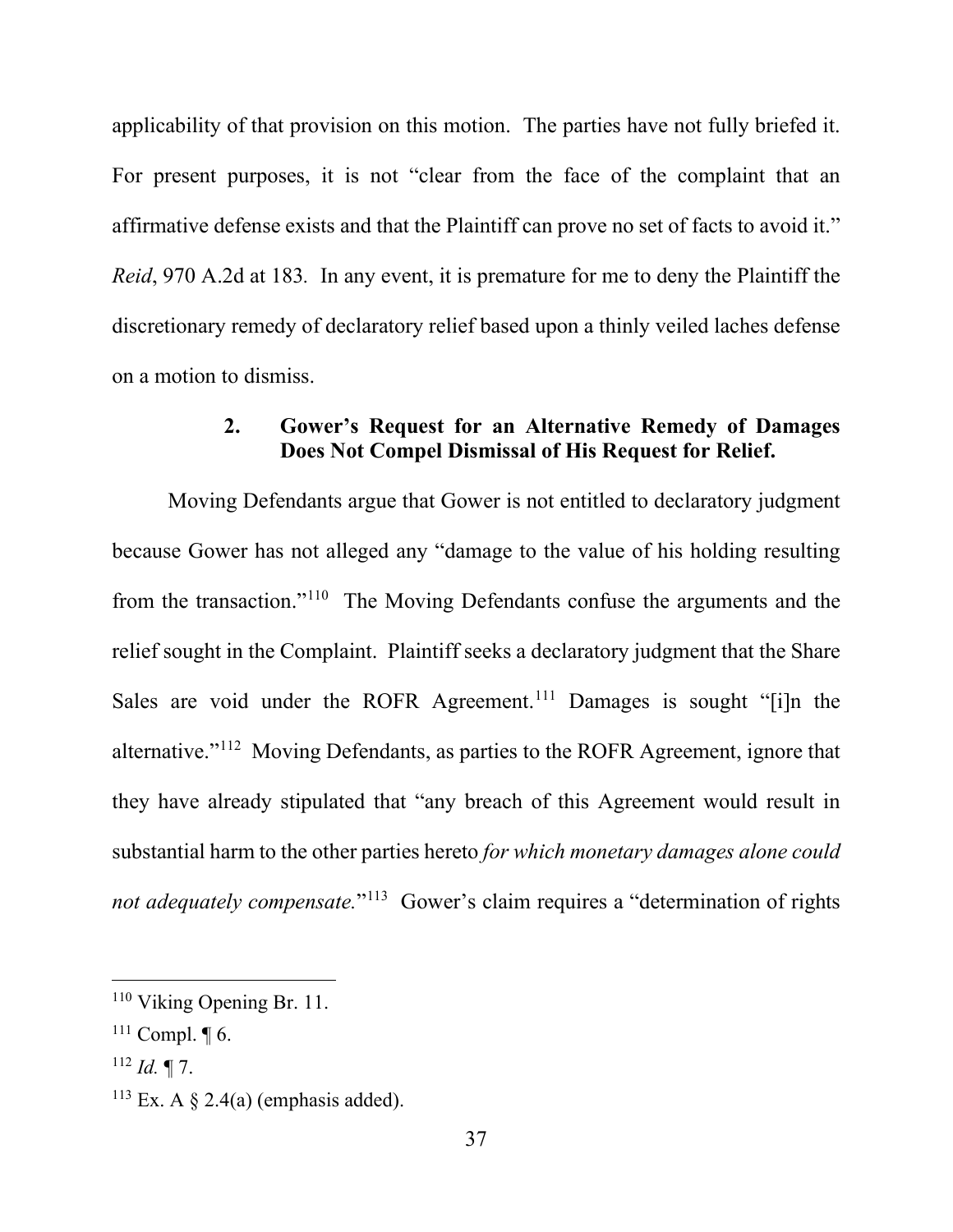as between the defendant and . . . other stockholders as to their respective interests in the corporation's assets." *Highlights for Child., Inc. v. Crown,* 193 A.2d 205, 207 (Del. Ch. 1963). As a party to the ROFR Agreement, Gower has an interest in resolving the question of whether the Share Sales were invalid and to know from whom he has a right to purchase shares (and to whom he may sell his shares) under the agreement.<sup>114</sup>

## **3. Is Trux a Proper Defendant in this Action?**

Trux argues that it is not a proper party to this action because it "has no stake in the outcome of this case and any declaratory relief that could be awarded does not relate in any way to Trux's actions or interests."<sup>115</sup>

In support of that proposition, Trux cites two cases. In *Lynch v. Gonzalez*, the court held that a Delaware limited liability company lacked standing to prosecute a declaratory judgment claim as to the validity of a purported share transfer between two of its stockholders. 2020 WL 5648567, at \*7. The court so held because the

<sup>114</sup> Moving Defendants also argue that Gower's declaratory judgment claim should be dismissed because Gower's dispute is "over Gower's termination and the redemption of his unvested shares." Viking Opening Br. 26–27. But Gower asserts no such claim and seeks no corresponding relief in this action. Pl.'s Ans. Br. to Viking 20. The mere fact that Gower may have legal rights related to his termination under a different agreement has no bearing on whether he may bring claims under the ROFR Agreement. As the "master of [his] complaint," Gower "can choose what [he] wants to plead." *Amalgamated Bank v. Yahoo! Inc.*, 132 A.3d 752, 797 (Del. Ch. 2016), *abrogated on other grounds*, 214 A.3d 933 (Del. 2019).

 $115$  Trux Opening Br. 3.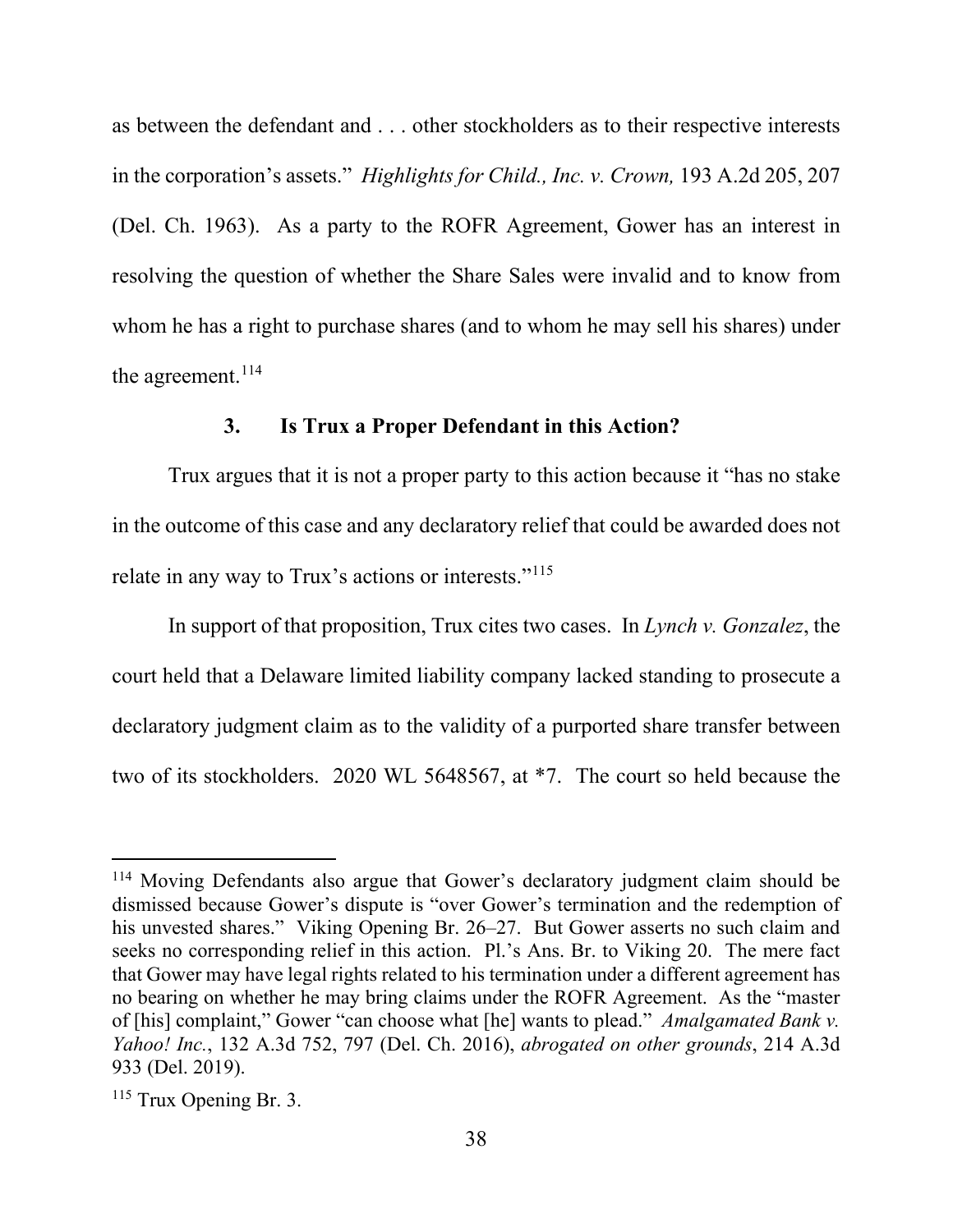plaintiff was not involved in the transfer and had not "suffered any cognizable harm from the purported private transfer." *Id. Lynch* relied on *SolarReserve CSP Holdings, LLC v. Tonopah Solar Energy, LLC*, in which the court held that the plaintiff lacked standing to bring breach of contract claims under an LLC agreement because it had assigned its "right, title, and interest in and to all actions" against the defendant to a third party. 2020 WL 4251968, at \*4 (Del. Ch. July 24, 2020), *order vacated, appeal dismissed*, 258 A.3d 806 (Del. 2021), *vacated*, (Del. Ch. 2021), *order vacated, appeal dismissed*, 258 A.3d 806 (Del. 2021). "As such," the court held, "SolarReserve would not be the beneficiary of any relief that might be achieved in this action." *Id.*

Gower first argues that these cases are not applicable because, unlike the parties without standing in *Lynch* and *SolarReserve*, Trux is a defendant and not a plaintiff in this action.116 The court in *Lynch* made clear, however, that it was addressing the third prong of the case or controversy requirement—that "the controversy *must be between parties whose interests are real* and adverse." *Lynch*, 2020 WL 5648567, at \*7 (emphasis in the original). That prong applies to plaintiffs and defendants alike. *See K&K Screw Prod.*, 2011 WL 3505354, at \*8 (discussing whether defendant had an interest that was "real and adverse" to the plaintiff "in

 $116$  Pl.'s Ans. Br. to Trux 4.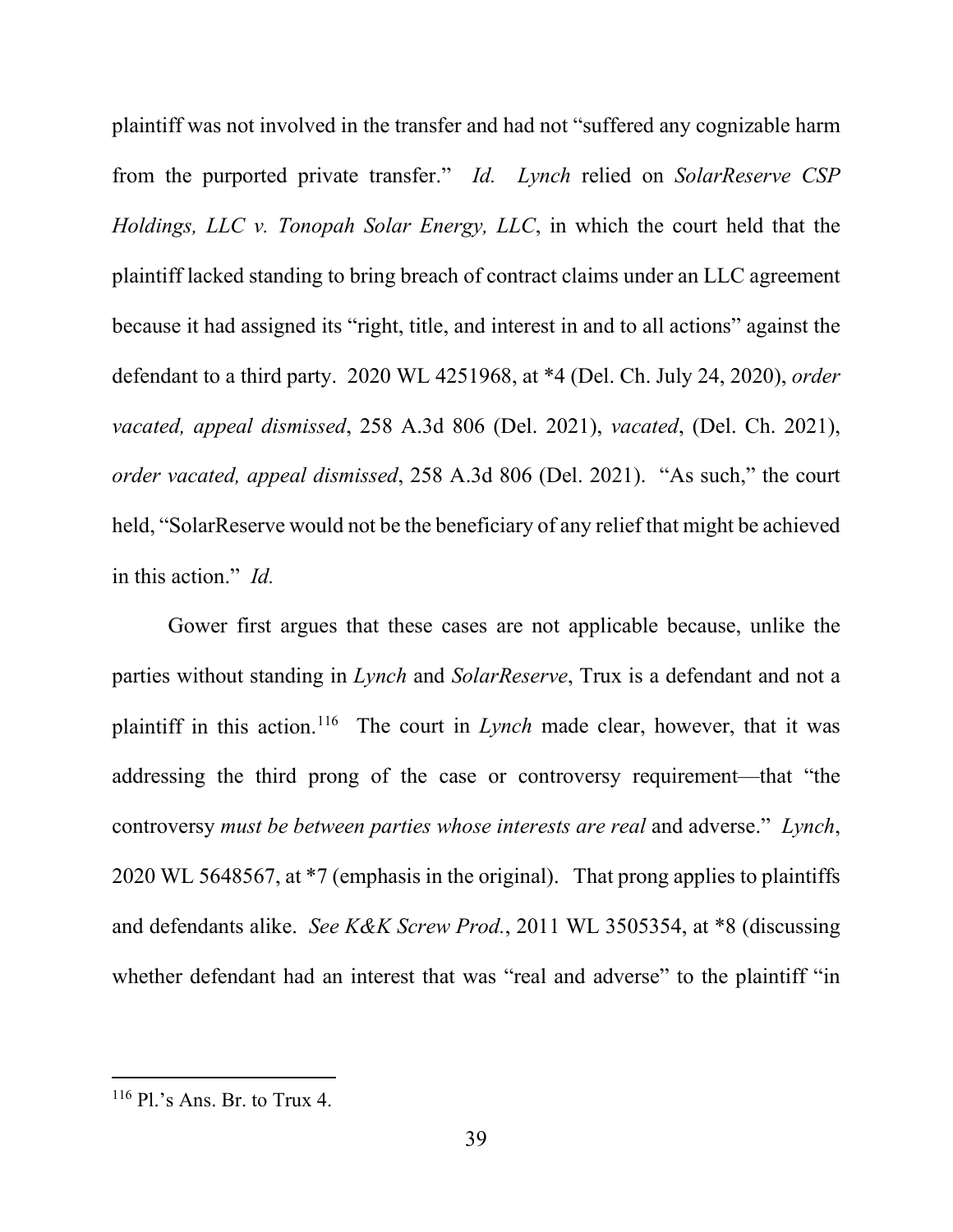contesting this action"). *Lynch* therefore supports the proposition that a corporation has no real and adverse interest in a declaratory judgment action between its stockholders if it "does not hold any rights [or obligations] at issue in the dispute" or does not stand to receive "the fruits of the purported bargain." *Lynch*, 2020 WL 5648567, at \*6 n.52.

Gower's other argument is more persuasive. Gower argues that Trux *does* have a stake in this dispute because Trux is a party to the ROFR Agreement and because judgment for the Plaintiff would impose an obligation on  $Trux$ <sup>117</sup>. The ROFR Agreement provides that "[a]ny Proposed Transfer not made in compliance with the requirements of this Agreement shall be null and void ab initio, shall not be recorded on the books of the Company or its transfer agent and shall not be recognized by the Company."118 The Declaratory Judgment Act provides that, when "declaratory relief is sought, *all persons shall be made parties who have or claim any interest which would be affected by the declaration*, and no declaration shall prejudice the rights of persons not parties to the proceeding." 10 *Del. C.* § 6511 (emphasis added). The statute thus codifies

[Equity]'s fundamental principle concerning parties . . . that all persons in whose favor or against whom there might be a recovery, however partial, and also all persons who are so interested, although indirectly, in the subject-matter and the relief granted, that their rights or duties

 $117$  *Id.* at 3–4.

 $118$  Ex. A § 2.4(a).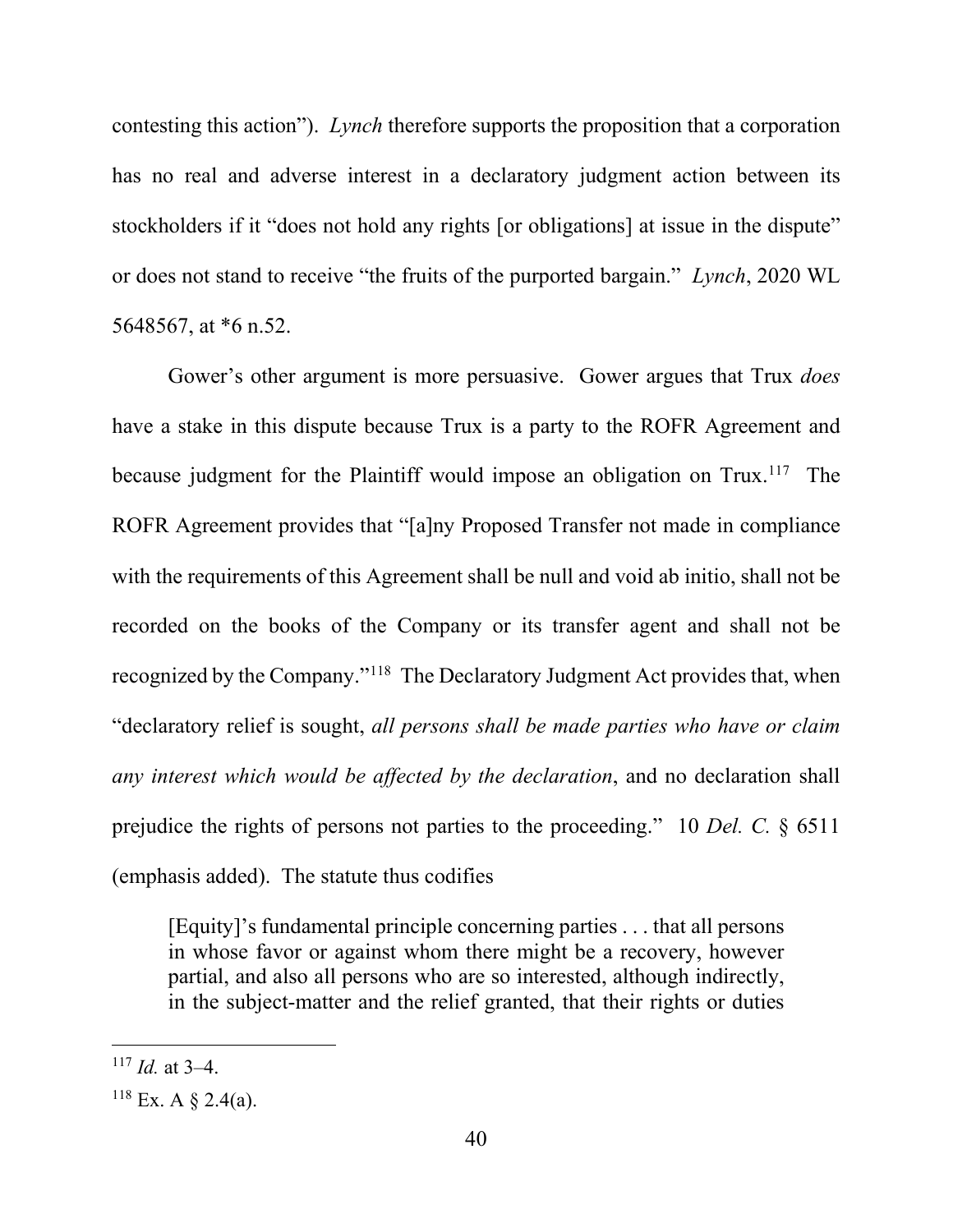might be affected by the decree, although no substantial recovery can be obtained either for or against them, shall be made parties to the suit.

*Sprint Nextel*, 2008 WL 2737409, at \*13 (emphasis omitted) (quoting 1 Pomeroy's Equity Jurisprudence  $\S$  114 (5th ed. 1941). <sup>119</sup> It is not the case that Trux has *no* interest in the outcome of this dispute.<sup>120</sup>

Trux argues that it is not named as merely a nominal defendant, and should not be subjected to discovery and other expenses as if it were an adversarial party.<sup>121</sup> That argument misses the mark. First, it is inevitable that Trux will be subjected to discovery in this case, either through discovery as a party or through a subpoena. Second, as a practical matter, it became apparent through the briefing and argument

<sup>&</sup>lt;sup>119</sup> Trux argues that Gower's dispute as to Trux is purely hypothetical, relying on *Boilermakers Local 154 Retirement Fund v. Chevron Corp.*, 73 A.3d 934 (Del. Ch. 2013). In *Boilermakers*, plaintiffs challenged forum selection clauses in corporate bylaws, presenting the court with "purely hypothetical situations in which they sa[id] that the bylaws of Chevron and FedEx might operate unreasonably." *Id*. at 940. The court refused to consider the hypothetical scenarios, explaining "it would be imprudent and inappropriate to address these hypotheticals in the absence of a genuine controversy with concrete facts." *Id*. Unlike in *Boilermakers*, Gower's complaint presents a genuine controversy with concrete facts.

<sup>&</sup>lt;sup>120</sup> When asked at oral argument whether Trux would void the Share Sales on the Company's books if the court were to enter judgment in favor of Plaintiff, Trux's counsel equivocated. Dkt. 65 (Hrg. Tr.) at 33:4–7 ("The only thing I can say at this point, Your Honor, is it is an extremely remote possibility that there would ever be a dispute about this if Mr. Gower prevails in this lawsuit.").

<sup>121</sup> *Id.* at 26:17–21 ("Trux is not named as a nominal party here. We are named as an actual party in the declaratory judgment case, claim. And, therefore, we would have to defend the case in some way."); *id.* at 26:12–15 ("It would be unfair to require Trux to engage in this litigation, to engage in discovery, to take positions on matters that we really have no interest in.").